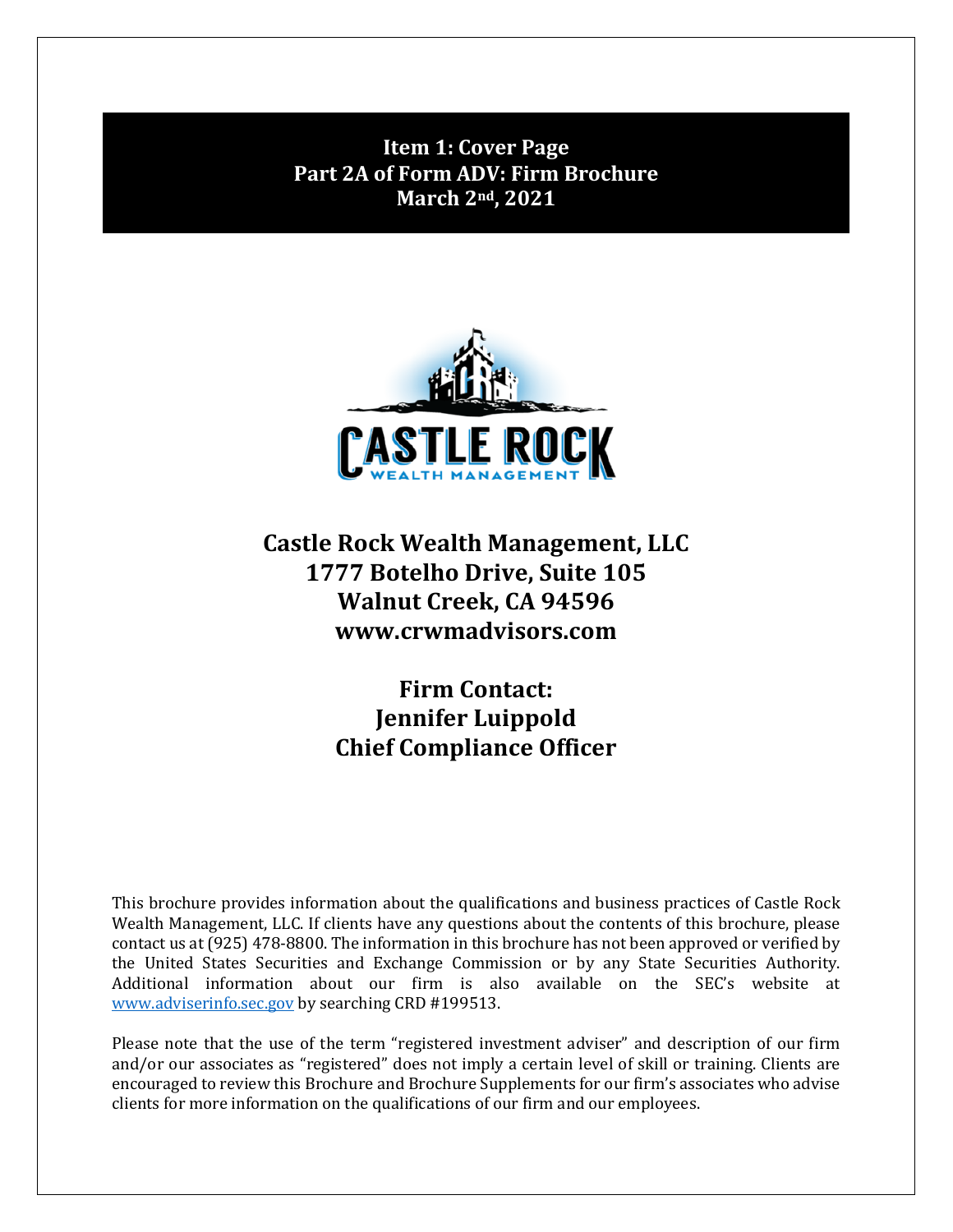## **Item 2: Material Changes**

<span id="page-1-0"></span>Castle Rock Wealth Management is required to make clients aware of information that has changed since the last annual update to the Firm Brochure ("Brochure") and that may be important to them. Clients can then determine whether to review the brochure in its entirety or to contact us with questions about the changes.

Since our last annual amendment filing on 03/14/2020 the following material changes have been made:

- Our firm no longer offers or sponsors a wrap fee program for new clients. We may still offer wrap services to legacy clients. Please see Item 4 for additional information.
- Our firm has received financial assistance through the U.S. Small Business Administration's ("SBA") Economic Injury Loan ("EIL") program. Please see Item 18 for more information.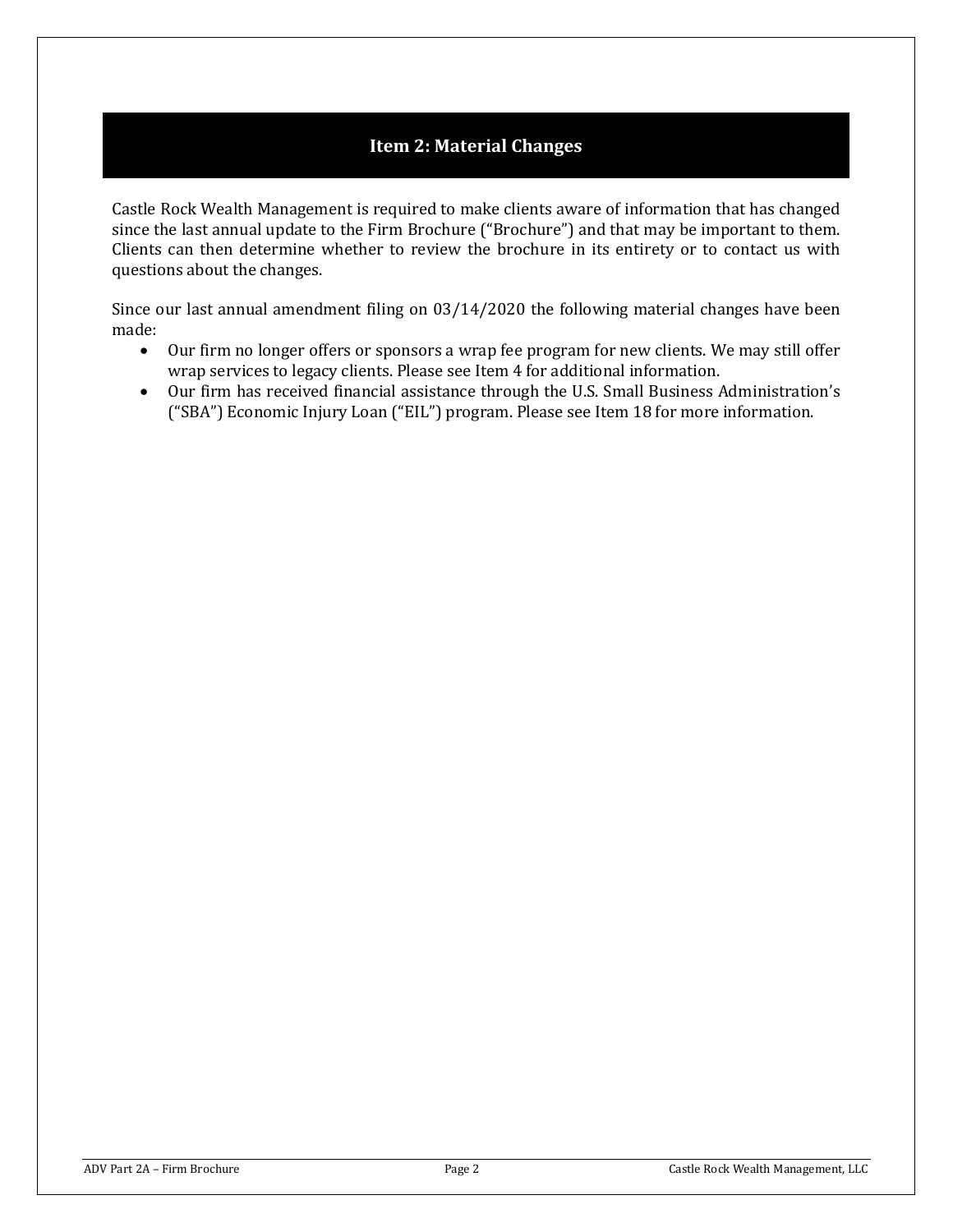# **Item 3: Table of Contents**

<span id="page-2-0"></span>

| 13. Item 11: Code of Ethics, Participation or Interest in Client Transactons & Personal Trading13 |  |
|---------------------------------------------------------------------------------------------------|--|
|                                                                                                   |  |
|                                                                                                   |  |
|                                                                                                   |  |
| $\qquad \qquad \text{Item 15: Custody} \qquad \qquad 21 \\$                                       |  |
|                                                                                                   |  |
|                                                                                                   |  |
|                                                                                                   |  |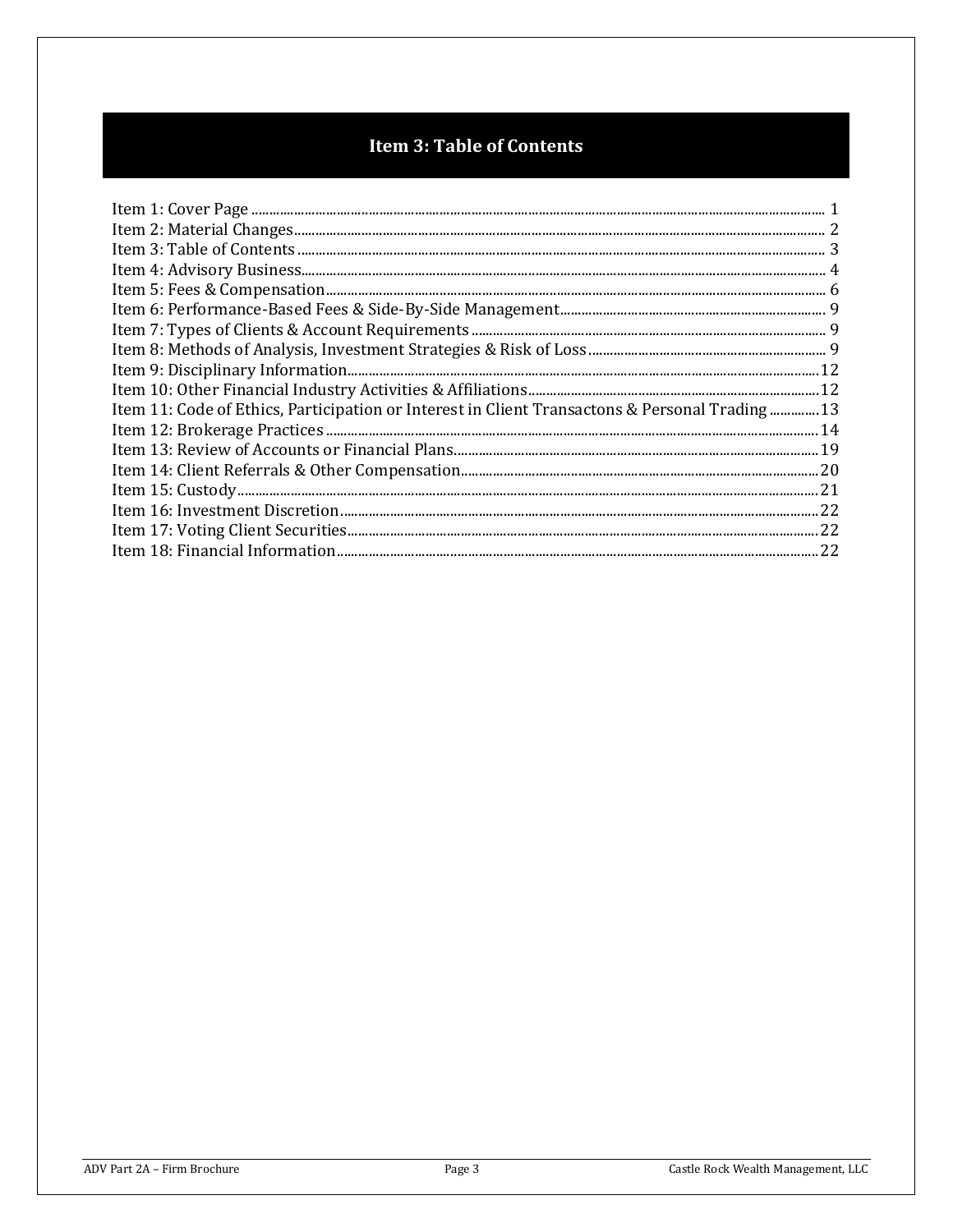## **Item 4: Advisory Business**

<span id="page-3-0"></span>Our firm is dedicated to providing individuals and other types of clients with a wide array of investment advisory services. Our firm is a limited liability company formed under the laws of the State of California in 2015 and has been. Our firm is wholly owned by James Luippold.

Our firm provides asset management and investment consulting services for many different types of clients to help meet their financial goals while remaining sensitive to risk tolerance and time horizons. As a fiduciary it is our duty to always act in the client's best interest. This is accomplished in part by knowing the client. Our firm has established a service-oriented advisory practice with open lines of communication. Working with clients to understand their investment objectives while educating them about our process, facilitates the kind of working relationship we value.

## **Types of Advisory Services Offered**

### **Comprehensive Portfolio Management:**

As part of our Comprehensive Portfolio Management service clients will be provided asset management and financial planning or consulting services. This service is designed to assist clients in meeting their financial goals through the use of a financial plan or consultation. Our firm conducts client meetings to understand their current financial situation, existing resources, financial goals, and tolerance for risk. Based on what is learned, an investment approach is presented to the client, consisting of individual stocks, bonds, ETFs, options, mutual funds and other public and private securities or investments. Once the appropriate portfolio has been determined, portfolios are continuously and regularly monitored, and if necessary, rebalanced based upon the client's individual needs, stated goals and objectives. Upon client request, our firm provides a summary of observations and recommendations for the planning or consulting aspects of this service.

### **Financial Planning & Consulting:**

Our firm provides a variety of standalone financial planning and consulting services to clients for the management of financial resources based upon an analysis of current situation, goals, and objectives. Financial planning services will typically involve preparing a financial plan or rendering a financial consultation for clients based on the client's financial goals and objectives. This planning or consulting may encompass Investment Planning, Retirement Planning, Estate Planning, Charitable Planning, Education Planning, Corporate and Personal Tax Planning, Cost Segregation Study, Corporate Structure, Real Estate Analysis, Mortgage/Debt Analysis, Insurance Analysis, Lines of Credit Evaluation, or Business and Personal Financial Planning.

Written financial plans or financial consultations rendered to clients usually include general recommendations for a course of activity or specific actions to be taken by the clients. Implementation of the recommendations will be at the discretion of the client. Our firm provides clients with a summary of their financial situation, and observations for financial planning engagements. Financial consultations are not typically accompanied by a written summary of observations and recommendations, as the process is less formal than the planning service. Assuming that all the information and documents requested from the client are provided promptly,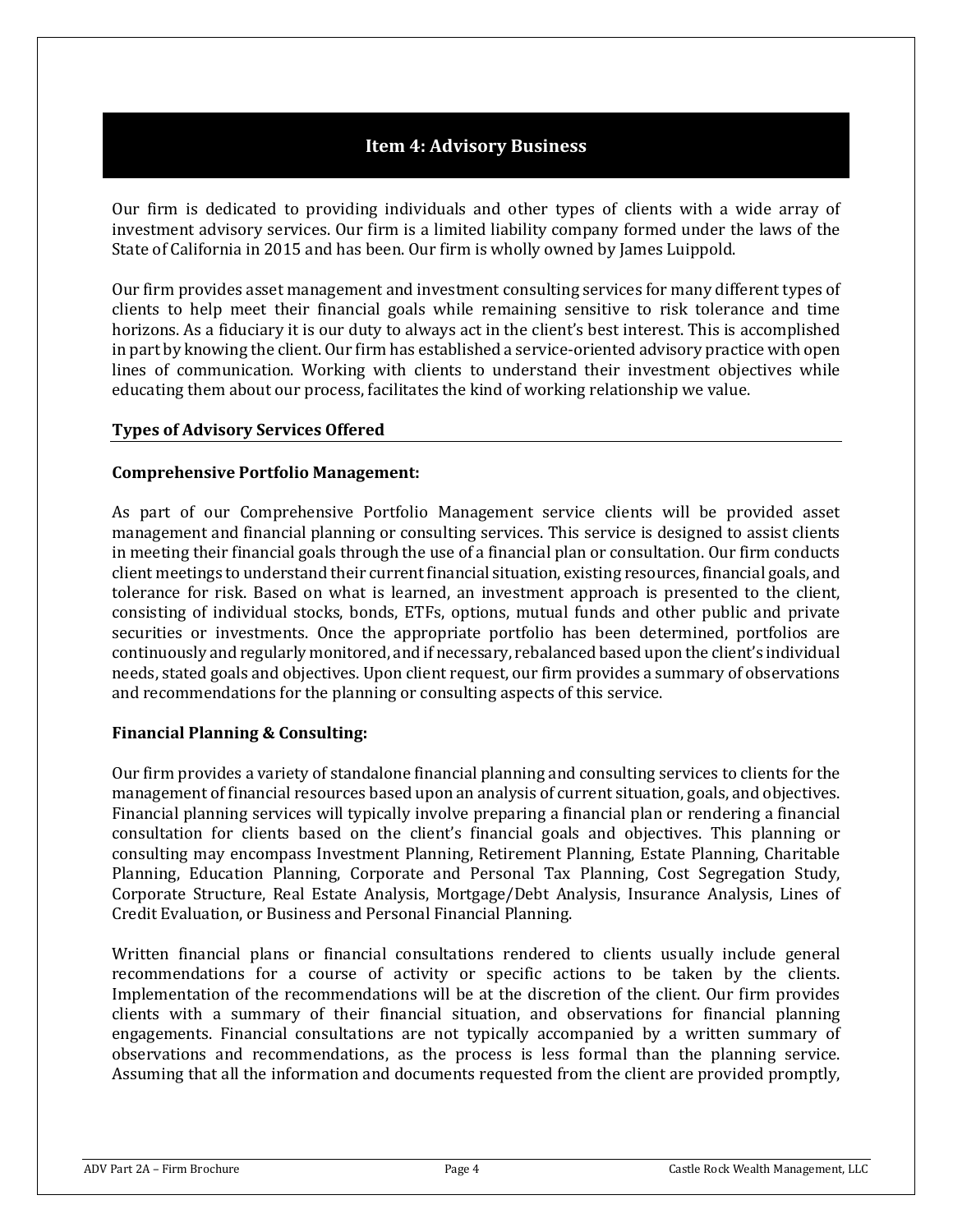plans or consultations are typically completed within 6 months of the client signing a contract with our firm.

## **Referrals to Third Party Money Managers:**

Our firm utilizes the services of a third party money manager for the management of client accounts. Investment advice and trading of securities will only be offered by or through the chosen third party money manager. Our firm will not offer advice on any specific securities or other investments in connection with this service. Prior to referring clients, our firm will provide initial due diligence on third party money managers and ongoing reviews of their management of client accounts. In order to assist in the selection of a third party money manager, our firm will gather client information pertaining to financial situation, investment objectives, and reasonable restrictions to be imposed upon the management of the account.

Our firm will periodically review third party money manager reports provided to the client at least annually. Our firm will contact clients from time to time in order to review their financial situation and objectives; communicate information to third party money managers as warranted; and, assist the client in understanding and evaluating the services provided by the third party money manager. Clients will be expected to notify our firm of any changes in their financial situation, investment objectives, or account restrictions that could affect their financial standing.

CRWM may recommend that certain clients authorize the management of a portion of their assets by and/or among certain independent investment manager(s) either directly or through a program sponsored by a third party money manager. The terms and conditions under which the client shall engage the third party money manager shall be set forth in separate written agreements between (1) the client and CRWM and (2) the client and the third party money manager. CRWM shall continue to render advisory services to the client relative to the ongoing monitoring and review of account performance, for which CRWM shall receive an annual advisory fee which is based upon a percentage of the market value of the assets in the third party money manager's program. The administration fees charged by the third party money manager are exclusive of, and in addition to, CRWM's investment advisory fee set forth above. In addition to CRWM's written disclosure statement, the client shall also receive the written disclosure statement of the third party money manager. Clients should review the applicable third party money manager's ADV brochure or Terms of Use for additional details regarding their services.

## **Sub-Adviser Portfolio Services**

CRWM has entered into a sub-adviser agreement with iShares for which our firm provides trade execution services. With iShares acting as portfolio manager, a selection of securities with instructions on the purchase and/or sale and number of such securities will be provided to our firm. The execution of any purchases and/or sales, as well as the timing of such execution, will be at the discretion of our firm.

### **Tailoring of Advisory Services**

Our firm offers individualized investment advice to our Comprehensive Portfolio Management clients. General investment advice will be offered to our Financial Planning & Consulting clients.

Each Comprehensive Portfolio Management client has the opportunity to place reasonable restrictions on the types of investments to be held in the portfolio. Restrictions on investments in certain securities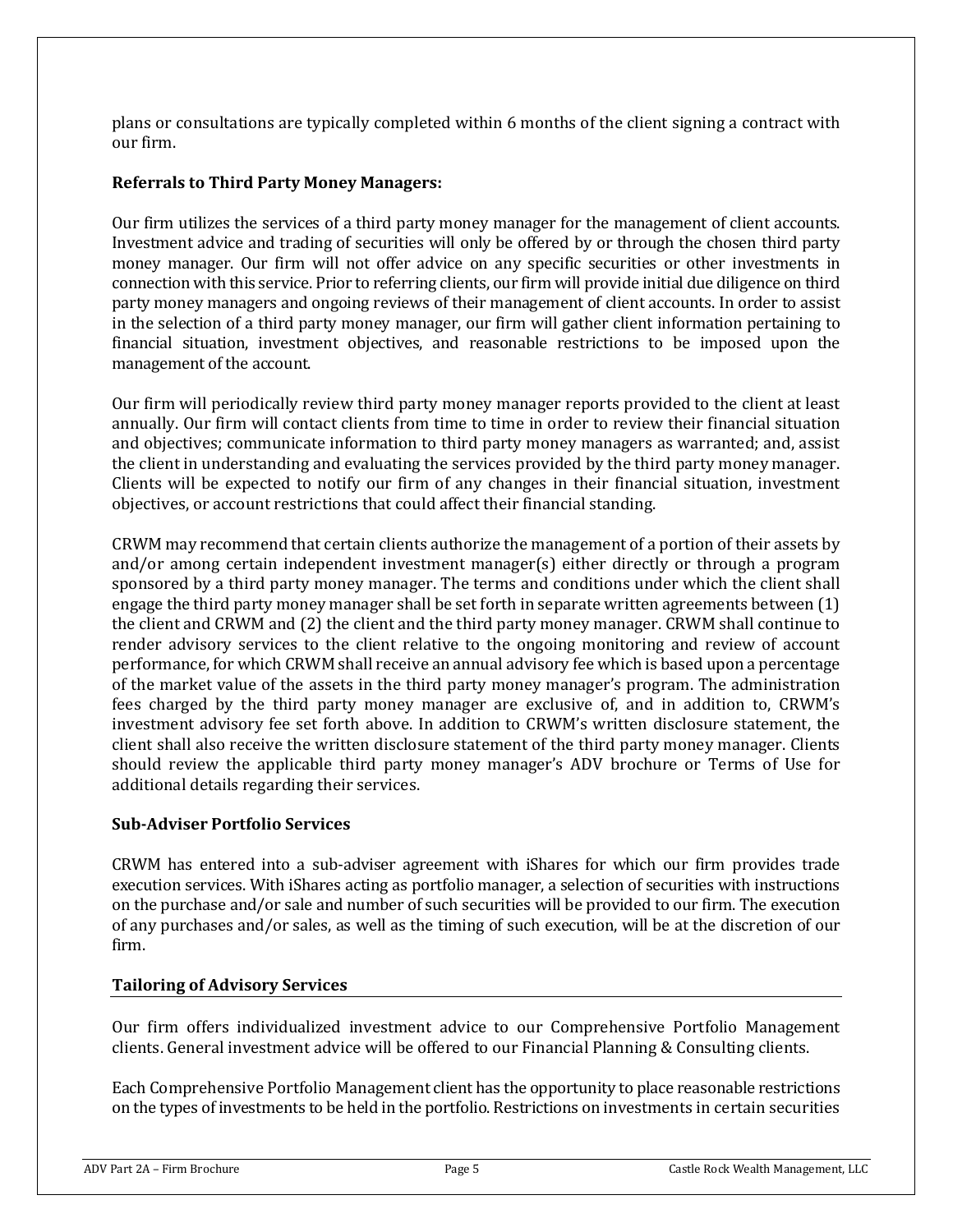or types of securities may not be possible due to the level of difficulty this would entail in managing the account.

### **Participation in Wrap Fee Programs**

Our firm does not offer or sponsor a wrap fee program for new clients. We may still offer wrap services to legacy clients.

**Regulatory Assets Under Management**

Our firm manages \$354,870,417 on a discretionary basis and \$0 on a non-discretionary basis as of December 31, 2020.

## **Item 5: Fees & Compensation**

### <span id="page-5-0"></span>**Compensation for Our Advisory Services**

### **Comprehensive Portfolio Management:**

| <b>Assets Under Management</b> | <b>Wrap Account Annual Rate</b> | <b>Transaction Account</b><br><b>Annual Rate</b> |
|--------------------------------|---------------------------------|--------------------------------------------------|
| Up to \$250,000                | 1.65%                           | 1.50%                                            |
| \$250,001 to \$500,000         | 1.55%                           | 1.40%                                            |
| \$500,001 to \$1,000,000       | 1.40%                           | 1.30%                                            |
| \$1,000,001 to \$2,500,000     | 1.35%                           | 1.25%                                            |
| \$2,500,001 to \$5,000,000     | 1.20%                           | 1.10%                                            |
| Over \$5,000,000               | 1.00%                           | 0.90%                                            |

Investment Advisory Fees in the first quarter of service are prorated to the inception date of the account to the end of the first quarter. Fees to be assessed will be outlined in the advisory agreement to be signed by the client. Annualized fees are billed on a pro-rata basis quarterly in advance based on the value of the account(s) on the last day of the previous quarter. Fees are negotiable and will be deducted from client account(s). Our firm does not offer direct invoicing. As part of this process, Clients understand the following:

- a) The client's independent custodian sends statements at least quarterly showing the market values for each security included in the Assets and all account disbursements, including the amount of the advisory fees paid to our firm;
- b) Clients will provide authorization permitting our firm to be directly paid by these terms. Our firm will send an invoice directly to the custodian; and
- c) If our firm sends a copy of our invoice to the client, a legend urging the comparison of information provided in our statement with those from the qualified custodian will be included.

### **Financial Planning & Consulting:**

Our firm charges financial planning and consulting based clients on a percentage of assets under advisement that will not exceed 1.00%. The Fee-paying arrangements for Financial Planning and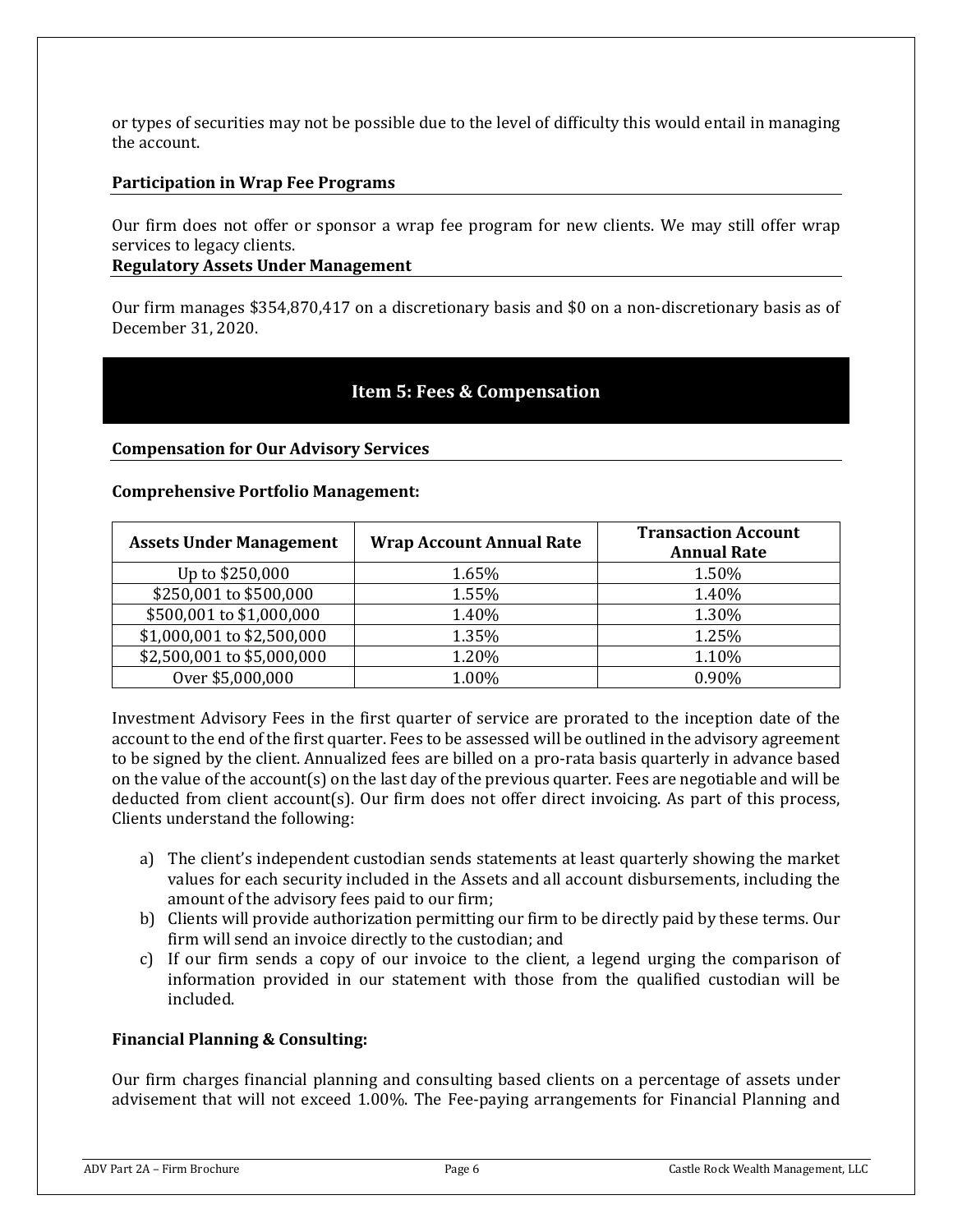Consulting services will be determined on case-by-case basis and will be detailed in the signed financial planning and consulting agreement. Our firm will not require a retainer exceeding \$1,200 when services cannot be rendered within 6 months.

## **Referrals to Third Party Money Managers:**

The total annual advisory fee for this service shall not exceed 2.50%. A portion of this fee will be paid to our firm and will be outlined in the third party money manager's advisory agreement to be signed by the client. Clients will be provided with a copy of the chosen third party money manager's Form ADV Part 2, all relevant Brochures, a solicitation disclosure statement detailing the fees to be paid to both firms and the third party money manager's privacy policy. All fees that our firm receives from the third party money managers and the written separate disclosures made to clients regarding these fees comply with applicable state statutes and rules.

The billing procedures for this service vary based on the chosen third party money manager. The total fee to be charged, as well as the billing cycle, will be detailed in the third party money manager's ADV Part 2A and separate advisory agreement to be signed by the client.

Third Party Asset Managers ("TPAM") Program arrangements fall into one of two categories—Sub-Advised or Solicitor based arrangements. The type of Program arrangement will dictate our legal relationship with you and the TPAM you select, as well as the level of servicing we provide.

**a. Sub-Advised TPAMs.** Under sub-advised arrangements, CRWM will provide you with investment advice and serve as a fiduciary to you. This may involve the provision of specific investment advice or recommendations regarding investments in your Portfolio, in addition to ongoing supervision and monitoring of your Portfolio's performance.

**b. Solicitor TPAMs.** Solicitor arrangements involve our referral of you as client to TPAM, which is solely and exclusively responsible for providing ongoing investment advice and management services to your Program Portfolio. In our role as a solicitor under such an arrangement, CRWM is compensated for referring you to a TPAM to manage your Portfolio, and for assisting in the establishment and ongoing administration of your TPAM relationship and Portfolio. Solicitor arrangements are also governed by the Advisers Act; however, we do not provide investment advice or serve as a fiduciary under such an arrangement. If you select a TPAM with which we have a solicitor-based arrangement, you will receive a Solicitor Disclosure Form outlining further details or our arrangement with the TPAM.

Under either type of TPAM Program, clients enter an agreement with CRWM outlining our role and responsibilities. Clients also enter an agreement with the TPAM that typically provides the TPAM with trading discretion to determine which products to purchase, sell and/or exchange on behalf of clients without having to obtain client approval for each transaction initiated. Upon request, CRWM advisory affiliates are available for periodic consultations with clients regarding the TPAM's management of their account.

### **Sub-Adviser Portfolio Services**

CRWM receives a portion of the fee paid to iShares for their trade execution services. This fee will be outlined in the sub-advisory agreement between CRWM and iShares.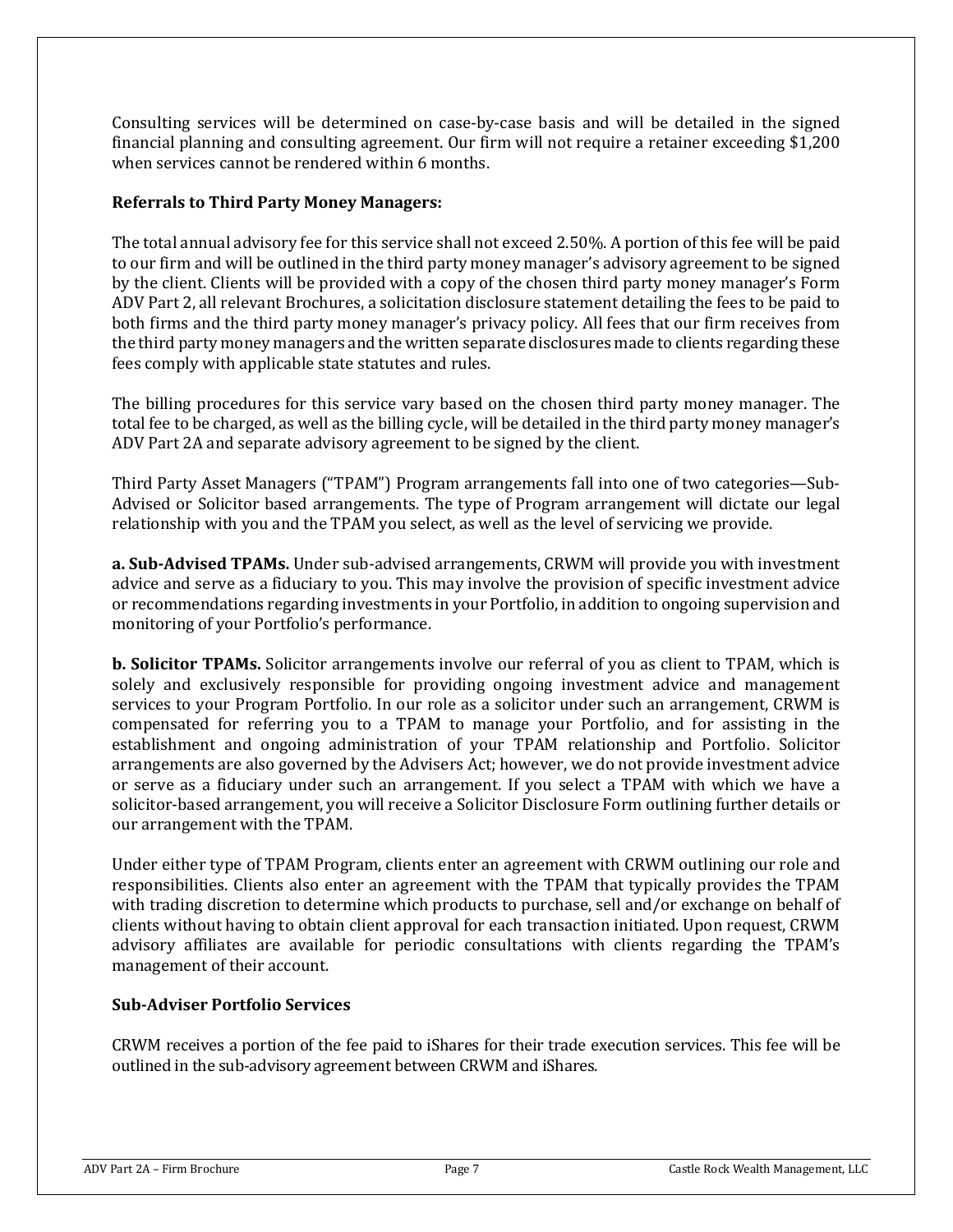### **Other Types of Fees & Expenses**

Non-Wrap Clients will incur transaction charges for trades executed in their accounts. These transaction fees are separate from our firm's advisory fees and will be disclosed by the chosen custodian. TD Ameritrade and Schwab do not charge transaction fees for U.S. listed equities and exchange traded funds.

Clients may also pay holdings charges imposed by the chosen custodian for certain investments, charges imposed directly by a mutual fund, index fund, or exchange traded fund, which shall be disclosed in the fund's prospectus (i.e., fund management fees, initial or deferred sales charges, mutual fund sales loads, 12b-1 fees, surrender charges, variable annuity fees, IRA and qualified retirement plan fees, and other fund expenses). Our firm does not receive a portion of these fees.

Wrap clients will not incur transaction costs for trades.

## **Termination & Refunds**

Castle Rock is compensated for its services in advance the quarter in which investment advisory services are rendered. Clients may request to terminate their Investment Advisory Agreement with Castle Rock, in whole or in part, by providing advance written notice. The Client shall be responsible for Investment Advisory Fees up to and including the effective date of termination. Upon written receipt of termination, the Advisor will refund any unearned, prepaid Investment Advisory Fees from the effective date of termination to the end of the quarter. When calculating a refund, Adviser will divide days remaining in current quarter by the total days in quarter and multiply percentage by prepaid fee for the current quarter and remit sum back to client account at Custodian. The Client's Investment Advisory Agreement with the Advisor is non-transferable without Client's written approval. Clients may terminate the contract within five business days without penalty. Refunds will be processed pursuant to a written notice of termination.

Financial Planning & Consulting clients may terminate their agreement at any time before the delivery of a financial plan by providing written notice. For purposes of calculating refunds, all work performed by us up to the point of termination shall be calculated at the hourly fee currently in effect. Clients will receive a pro-rata refund of unearned fees based on the time and effort expended by our firm.

### **Commissionable Securities Sales**

Representatives of our firm are registered representatives of Private Client Services, LLC ("PCS"), member FINRA/SIPC. As such they are able to accept compensation for the sale of securities or other investment products, including distribution or service ("trail") fees from the sale of mutual funds. Clients should be aware that the practice of accepting commissions for the sale of securities presents a conflict of interest and gives our firm and/or our representatives an incentive to recommend investment products based on the compensation received. Our firm generally addresses commissionable sales conflicts that arise when explaining to clients these sales create an incentive to recommend based on the compensation to be earned and/or when recommending commissionable mutual funds, explaining that "no-load" funds are also available. Our firm does not prohibit clients from purchasing recommended investment products through other unaffiliated brokers or agents.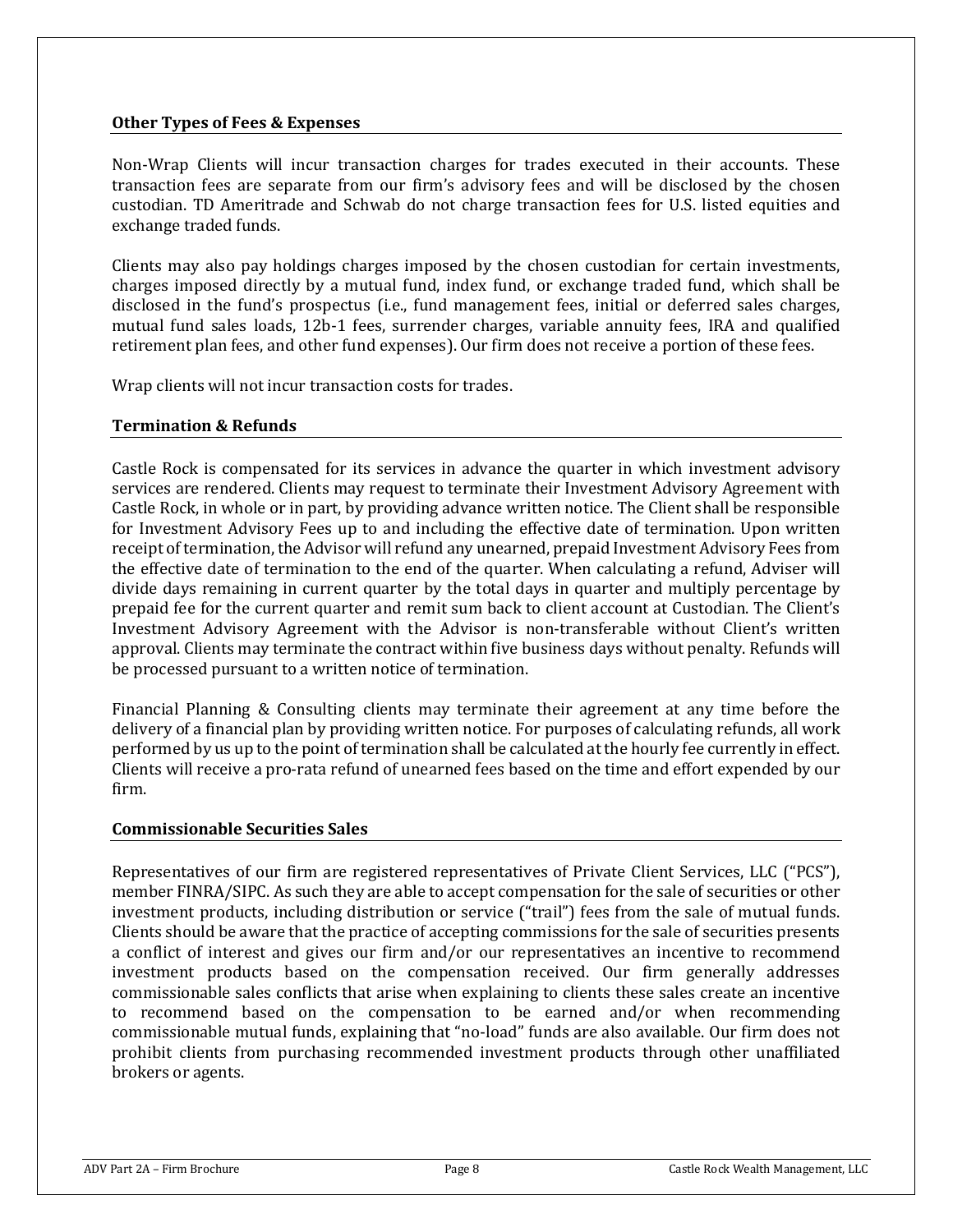## **Item 6: Performance-Based Fees & Side-By-Side Management**

<span id="page-8-1"></span><span id="page-8-0"></span>Our firm does not charge performance-based fees.

## **Item 7: Types of Clients & Account Requirements**

Our firm has the following types of clients:

- Individuals and High Net Worth Individuals;
- Trusts, Estates or Charitable Organizations;

Our firm does not impose requirements for opening and maintaining accounts or otherwise engaging us.

## **Item 8: Methods of Analysis, Investment Strategies & Risk of Loss**

### <span id="page-8-2"></span>**Methods of Analysis**

**Charting:** In this type of technical analysis, we review charts of market and security activity in an attempt to identify when the market is moving up or down and to predict when how long the trend may last and when that trend might reverse.

**Cyclical Analysis:** In this type of technical analysis, we measure the movements of a particular stock against the overall market in an attempt to predict the price movement of the security.

**Fundamental Analysis:** We attempt to measure the intrinsic value of a security by looking at economic and financial factors (including the overall economy, industry conditions, and the financial condition and management of the company itself) to determine if the company is underpriced (indicating it may be a good time to buy) or overpriced (indicating it may be time to sell). Fundamental analysis does not attempt to anticipate market movements. This presents a potential risk, as the price of a security can move up or down along with the overall market regardless of the economic and financial factors considered in evaluating the stock.

**Technical Analysis:** We analyze past market movements and apply that analysis to the present in an attempt to recognize recurring patterns of investor behavior and potentially predict future price movement. Technical analysis does not consider the underlying financial condition of a company. This presents a risk in that a poorly-managed or financially unsound company may underperform regardless of market movement.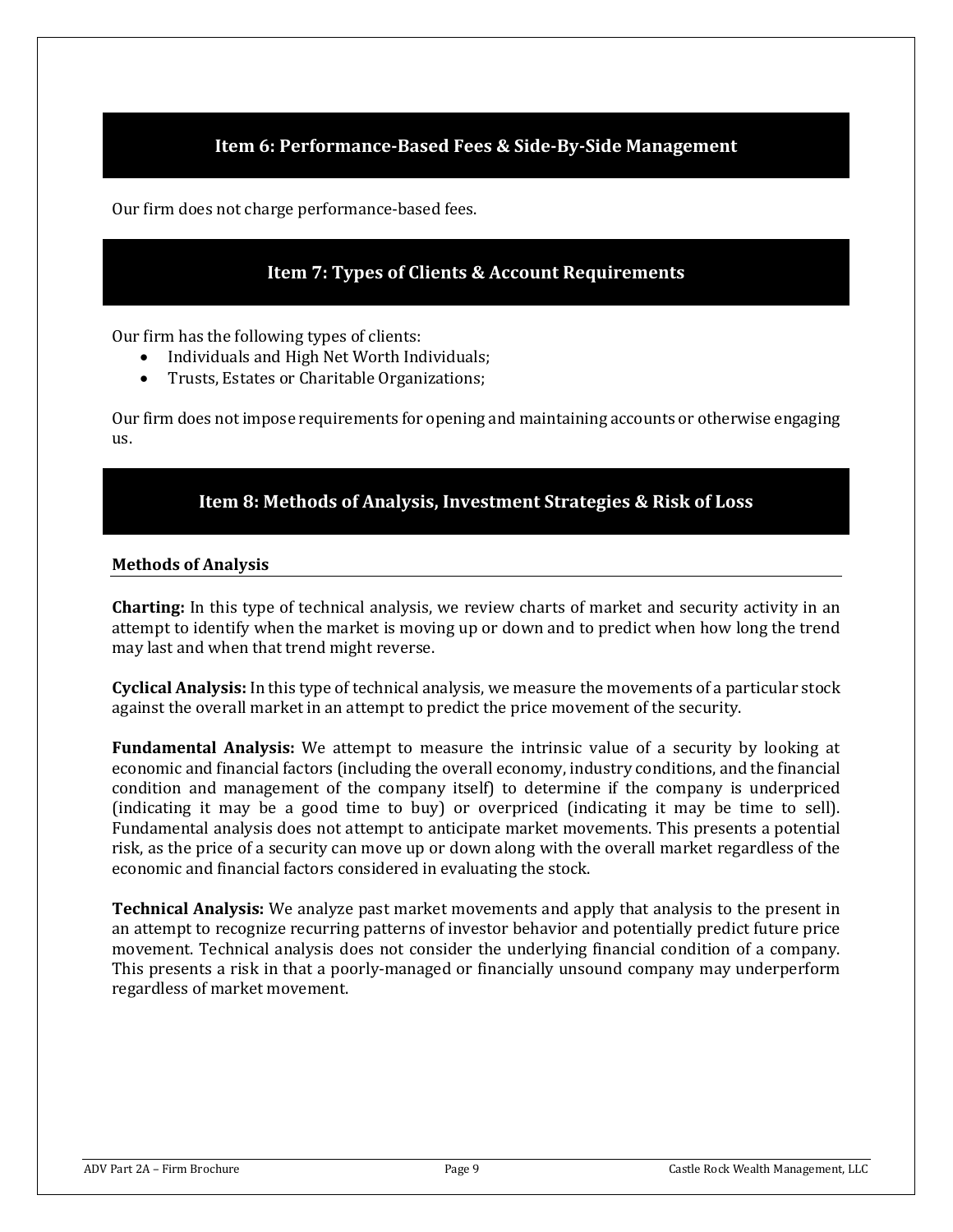### **Investment Strategies We Use**

We use the following strategies in managing client accounts, provided that such strategies are appropriate to the needs of the client and consistent with the client's investment objectives, risk tolerance, and time horizons, among other considerations.

**Long-Term Purchases:** When utilizing this strategy, we may purchase securities with the idea of holding them for a relatively long time (typically held for at least a year). A risk in a long-term purchase strategy is that by holding the security for this length of time, we may not take advantages of short-term gains that could be profitable to a client. Moreover, if our predictions are incorrect, a security may decline sharply in value before we make the decision to sell. Typically, we employ this sub-strategy when we believe the securities to be undervalued; and/or we want exposure to a particular asset class over time, regardless of the current projection for this class. The potential risks associated with this investment strategy involve a lower than expected return, for many years in a row. Lower-than-expected returns that last for a long time and/or that are severe in nature would have the impact of dramatically lowering the ending value of your portfolio, and thus could significantly threaten your ability to meet financial goals.

**Short-Term Purchases:** When utilizing this strategy, we may also purchase securities with the idea of selling them within a relatively short time (typically a year or less). We do this in an attempt to take advantage of conditions that we believe will soon result in a price swing in the securities we purchase. The potential risk associated with this investment strategy is associated with the currency or exchange rate. Currency or exchange rate risk is a form of risk that arises from the change in price of one currency against another. The constant fluctuations in the foreign currency in which an investment is denominated vis-à-vis one's home currency may add risk to the value of a security. Currency risk is greater for shorter term investments, which do not have time to level off like longer term foreign investments.

**Trading:** We purchase securities with the idea of selling them very quickly (typically within 30 days or less). We do this in an attempt to take advantage of our predictions of brief price swings. Trading involves risk that may not be suitable for every investor, and may involve a high volume of trading activity. Each trade generates a commission and the total daily commission on such a high volume of trading can be considerable. Active trading accounts should be considered speculative in nature with the objective being to generate short-term profits. This activity may result in the loss of more than 100% of an investment.

**Short Sales:** We borrow shares of a stock for your portfolio from someone who owns the stock on a promise to replace the shares on a future date at a certain price. Those borrowed shares are then sold. On the agreed-upon future date, we buy the same stock and return the shares to the original owner. We engage in short selling based on our determination that the stock will go down in price after we have borrowed the shares. If we are correct and the stock price has gone down since the shares were purchased from the original owner, the client account realizes the profit. The two primary perceived risks of short selling are that the in the long term, markets trend upward and short selling can expose investors to potentially unlimited risk. Due to the "upside gap", sellers risk not being able to react until after a significant loss has already been incurred.

**Margin Transactions:** We will purchase stocks for your portfolio with money borrowed from your brokerage account. This allows you to purchase more stock than you would be able to with your available cash, and allows us to purchase stock without selling other holdings. Margin accounts and transactions are risky and not necessarily for every client. The potential risks associated with these transactions are (1) You can lose more funds than are deposited into the margin account; (2) the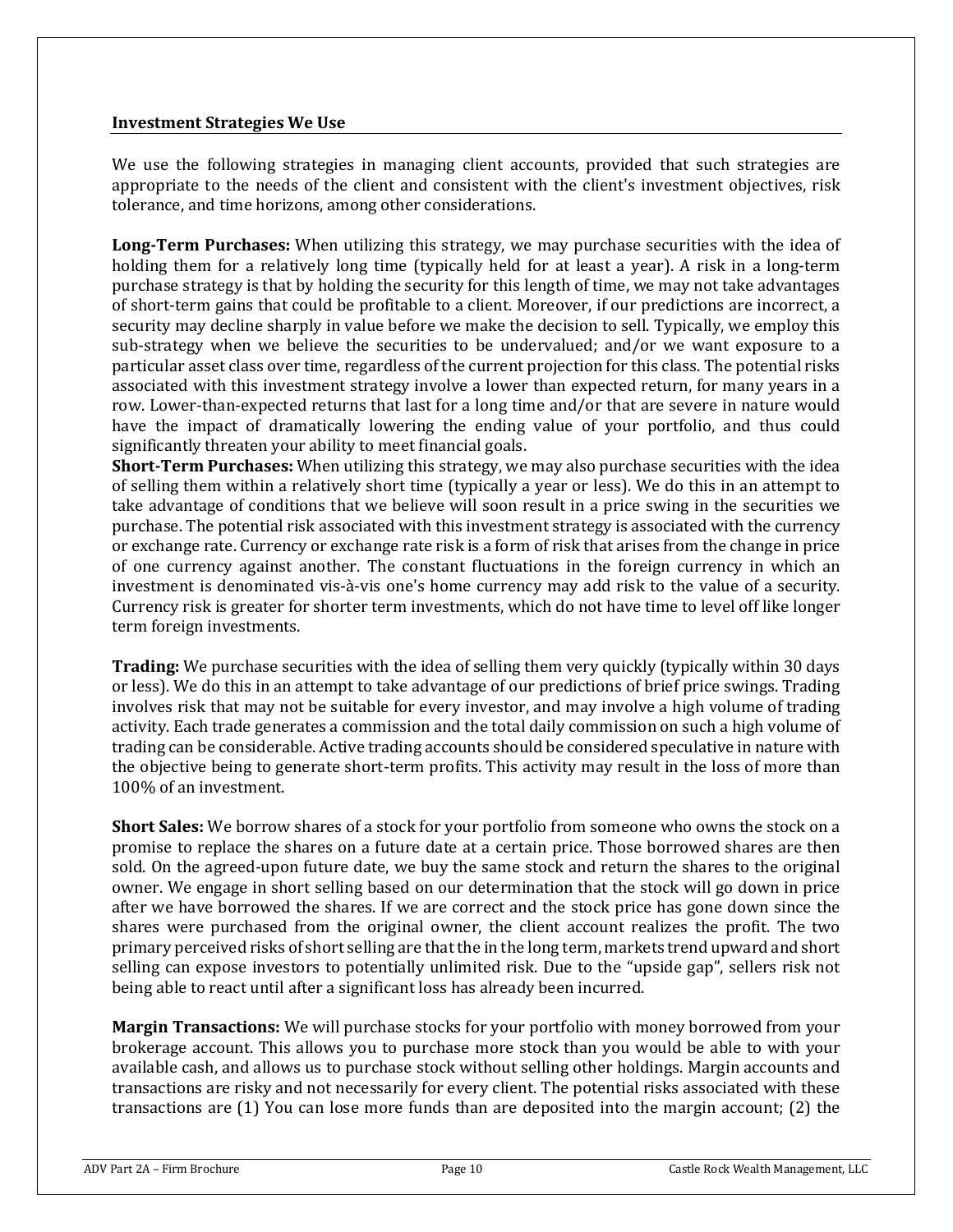force sale of securities or other assets in your account; (3) the sale of securities or other assets without contacting you; and (4) you may not be entitled to choose which securities or other assets in your account(s) are liquidated or sold to meet a margin call.

**Option Writing:** We may use options as an investment strategy. An option is a contract that gives the buyer the right, but not the obligation, to buy or sell an asset (such as a share of stock) at a specific price on or before a certain date. An option, just like a stock or bond, is a security. An option is also a derivative, because it derives its value from an underlying asset. The two types of options are calls and puts. A call gives us the right to buy an asset at a certain price within a specific period of time. We will buy a call if we have determined that the stock will increase substantially before the option expires. A put gives us the holder the right to sell an asset at a certain price within a specific period of time. We will buy a put if we have determined that the price of the stock will fall before the option expires. We will use options to "hedge" a purchase of the underlying security; in other words, we will use an option purchase to limit the potential upside and downside of a security we have purchased for your portfolio. We use "covered calls", in which we sell an option on security you own. In this strategy, you receive a fee for making the option available, and the person purchasing the option has the right to buy the security from you at an agreed-upon price. We use a "spreading strategy", in which we purchase two or more option contracts (for example, a call option that you buy and a call option that you sell) for the same underlying security. This effectively puts you on both sides of the market, but with the ability to vary price, time and other factors. The potential risks associated with these transactions are that (1) all options expire. The closer the option gets to expiration, the quicker the premium in the option deteriorates; and (2) Prices can move very quickly. Depending on factors such as time until expiration and the relationship of the stock price to the option's strike price, small movements in a stock can translate into big movements in the underlying options.

## **Risk of Loss**

Investing in securities involves risk of loss that clients should be prepared to bear. While the stock market may increase and the account(s) could enjoy a gain, it is also possible that the stock market may decrease and the account(s) could suffer a loss. It is important that clients understand the risks associated with investing in the stock market, are appropriately diversified in investments, and ask any questions.

**Market Risk** – The price of any security or the value of an entire asset class can decline for a variety of reasons outside of adviser's control, including, but not limited to, changes in the macroeconomic environment, unpredictable market sentiment, forecasted or unforeseen economic developments, interest rates, regulatory changes, and domestic or foreign political, demographic, or social events.

**Volatility and Correlation Risk** – Clients should be aware that CRWM's asset selection process is based in part on a careful evaluation of past price performance and volatility in order to evaluate future probabilities. However, it is possible that different or unrelated asset classes may exhibit similar price changes in similar directions which may adversely affect a Client, and may become more acute in times of market upheaval or high volatility. Past performance is no guarantee of future results, and any historical returns, expected returns, or probability projections may not reflect actual future performance.

**Liquidity and Valuation Risk** – High volatility and/or the lack of deep and active liquid markets for a security may prevent a Client from selling her securities at all, or at an advantageous time or price because CRWM and the Client's Broker may have difficulty finding a buyer and may be forced to sell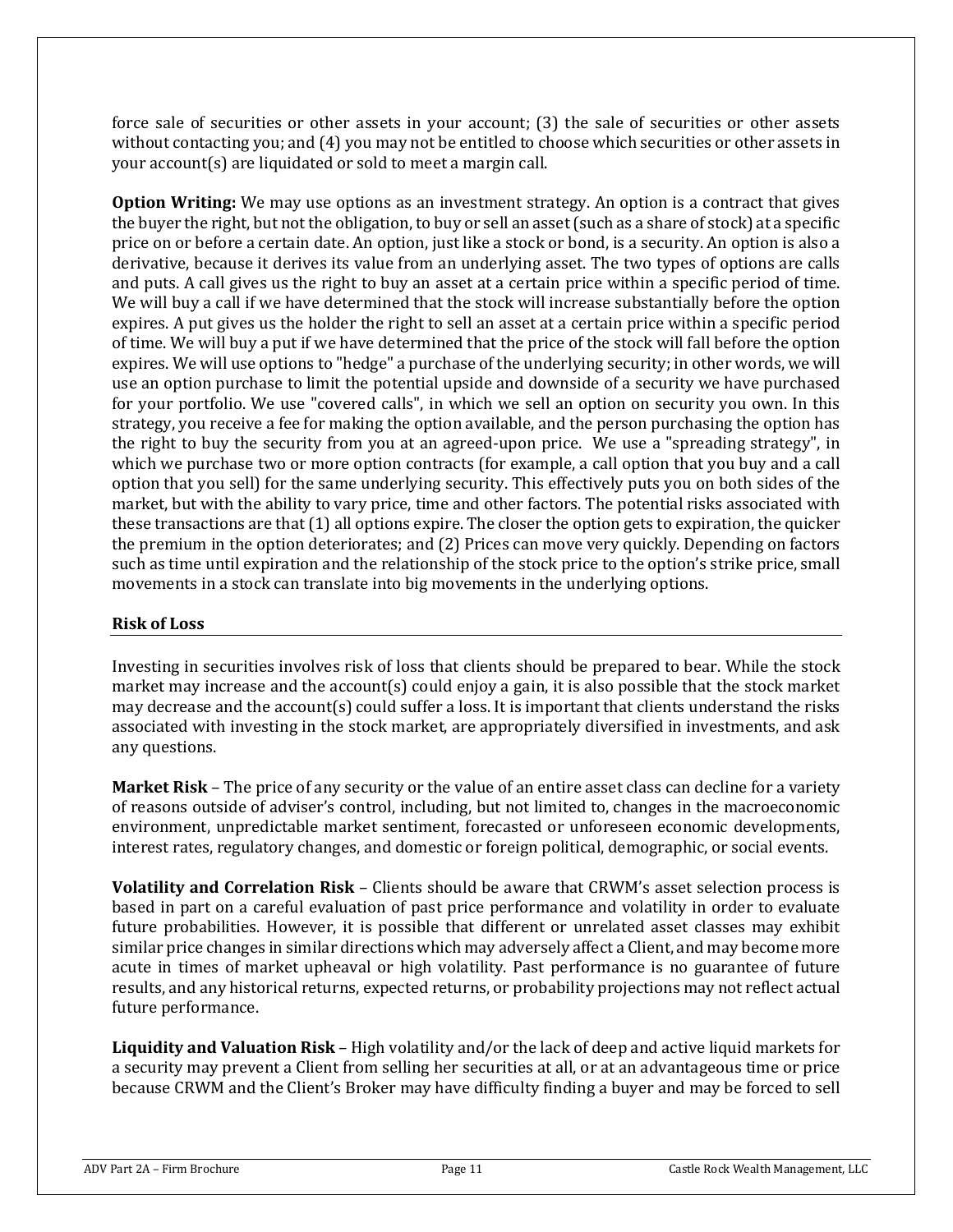at a significant discount to market value. Some securities (including ETFs) that hold or trade financial instruments may be adversely affected by liquidity issues as they manage their portfolios.

**Credit Risk** – CRWM cannot control and Clients are exposed to the risk that financial intermediaries or security issuers may experience adverse economic consequences that may include impaired credit ratings, default, bankruptcy or insolvency, any of which may affect portfolio values or management. This risk applies to assets on deposit with any Broker utilized by Client, notwithstanding asset segregation and insurance requirements that are beneficial to Broker clients generally. In addition, exchange trading venues or trade settlement and clearing intermediaries could experience adverse events that may temporarily or permanently limit trading or adversely affect the value of Client securities. Finally, any issuer of securities may experience a credit event that could impair or erase the value of the issuer's securities held by a Client.

**Legislative and Tax Risk** – Performance may directly or indirectly be affected by government legislation or regulation, which may include, but is not limited to: changes in investment advisor or securities trading regulation; change in the U.S. government's guarantee of ultimate payment of principal and interest on certain government securities; and changes in the tax code that could affect interest income, income characterization and/or tax reporting obligations (particularly for ETF securities dealing in natural resources). CRWM does not engage in financial or tax planning, and in certain circumstances a Client may incur taxable income on their investments without a cash distribution to pay the tax due.

**Alternative Investments** - The performance of alternative investments (limited Partnerships) can be volatile and may have limited liquidity. An investor could lose all or a portion of their investment. Such investments often have concentrated positions and investments that may carry higher risks. Client should only have a portion of their assets in these investments.

### **Description of Material, Significant or Unusual Risks**

Our firm generally invests client cash balances in money market funds, FDIC Insured Certificates of Deposit, high-grade commercial paper and/or government backed debt instruments. Ultimately, our firm tries to achieve the highest return on client cash balances through relatively low-risk conservative investments. In most cases, at least a partial cash balance will be maintained in a money market account so that our firm may debit advisory fees for our services related to our Comprehensive Portfolio Management services, as applicable.

## **Item 9: Disciplinary Information**

<span id="page-11-0"></span>There are no legal or disciplinary events that are material to the evaluation of our advisory business or the integrity of our management.

## **Item 10: Other Financial Industry Activities & Affiliations**

<span id="page-11-1"></span>Representatives of our firm are registered representatives of Private Client Services, LLC., member FINRA/SIPC. As a result of these transactions, they receive commissions. A conflict of interest exists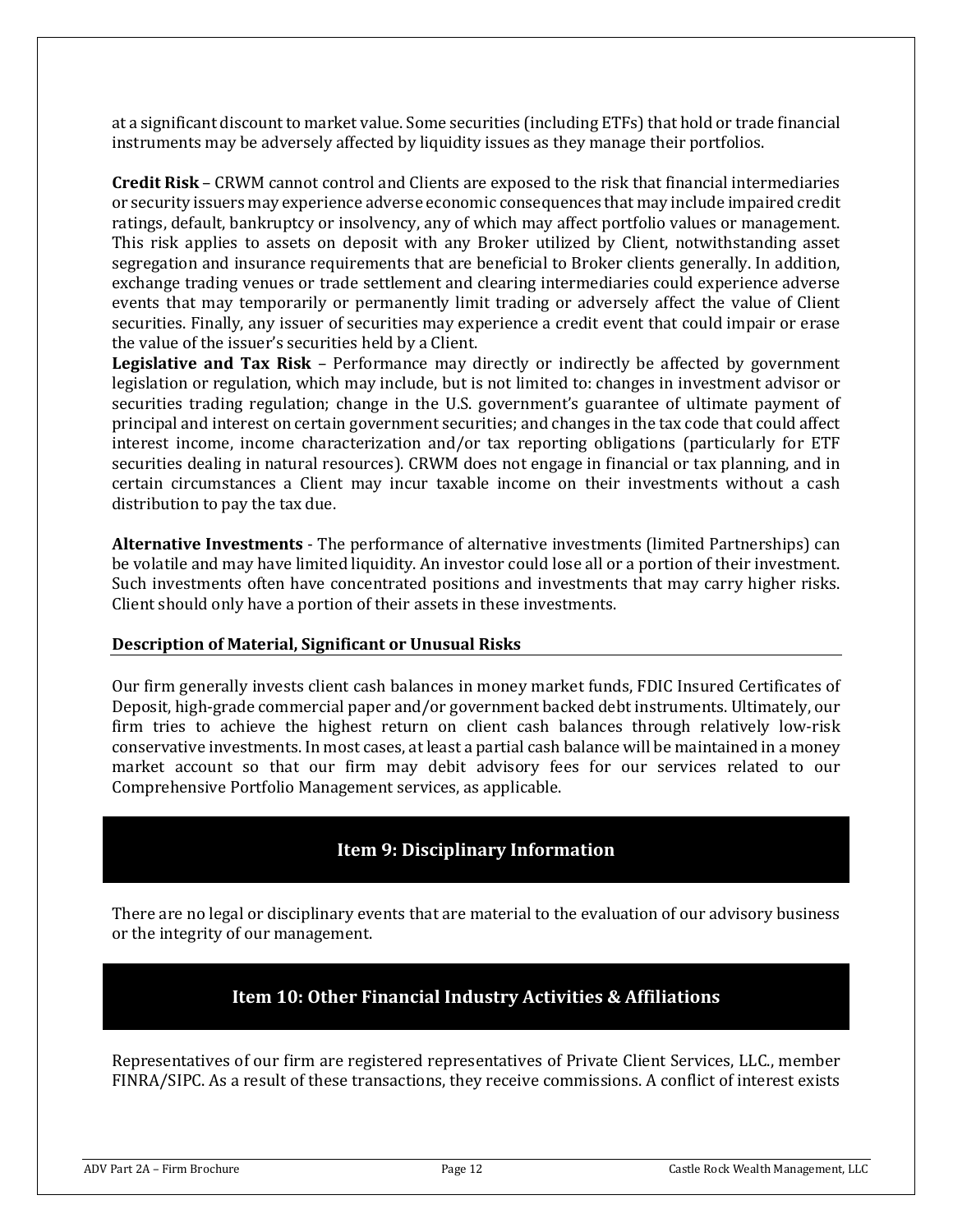as these commissionable securities sales create an incentive to recommend products based on the compensation earned. To mitigate this potential conflict, our firm will act in the client's best interest.

Certain Advisory Persons of Castle Rock are also licensed insurance professionals. Mr. Luippold is a partner of Castle Rock Insurance Group. Implementations of insurance recommendations are separate and apart from the Advisory Person's role with Castle Rock. As insurance professionals, these Advisory Persons may receive customary commissions and other related revenues from the various insurance companies whose products are sold. Commissions generated by insurance sales do not offset regular advisory fees. This may cause a conflict of interest in recommending certain products of the insurance companies. Clients are under no obligation to implement any recommendations made by Advisory Persons or the Advisor.

Please see Item 4 above for more information about the selection of third party money managers. In addition to the compensation described above, we receive a portion of the administration fees charged to you by the third party money manager that increases with volume of asset referred to them, regardless if their portfolio services were used. Despite this incentive our advisors, as fiduciaries, will act only in the clients' best interests. This arrangement does not result in higher fees to you. Prior to referring clients to third party advisors, our firm will ensure that third party advisors are licensed or notice filed with the respective authorities. A potential conflict of interest in utilizing third party advisors may be an incentive to us in selecting a particular advisor over another in the form of fees or services. In order to minimize this conflict our firm will make our recommendations/selections in the best interest of our clients.

## **Item 11: Code of Ethics, Participation or Interest in Client Transactions & Personal Trading**

<span id="page-12-0"></span>As a fiduciary, it is an investment adviser's responsibility to provide fair and full disclosure of all material facts and to act solely in the best interest of each of our clients at all times. Our fiduciary duty is the underlying principle for our firm's Code of Ethics, which includes procedures for personal securities transaction and insider trading. Our firm requires all representatives to conduct business with the highest level of ethical standards and to comply with all federal and state securities laws at all times. Upon employment with our firm, and at least annually thereafter, all representatives of our firm will acknowledge receipt, understanding and compliance with our firm's Code of Ethics. Our firm and representatives must conduct business in an honest, ethical, and fair manner and avoid all circumstances that might negatively affect or appear to affect our duty of complete loyalty to all clients. This disclosure is provided to give all clients a summary of our Code of Ethics. If a client or a potential client wishes to review our Code of Ethics in its entirety, a copy will be provided promptly upon request.

Our firm recognizes that the personal investment transactions of our representatives demands the application of a Code of Ethics with high standards and requires that all such transactions be carried out in a way that does not endanger the interest of any client. At the same time, our firm also believes that if investment goals are similar for clients and for our representatives, it is logical, and even desirable, that there be common ownership of some securities.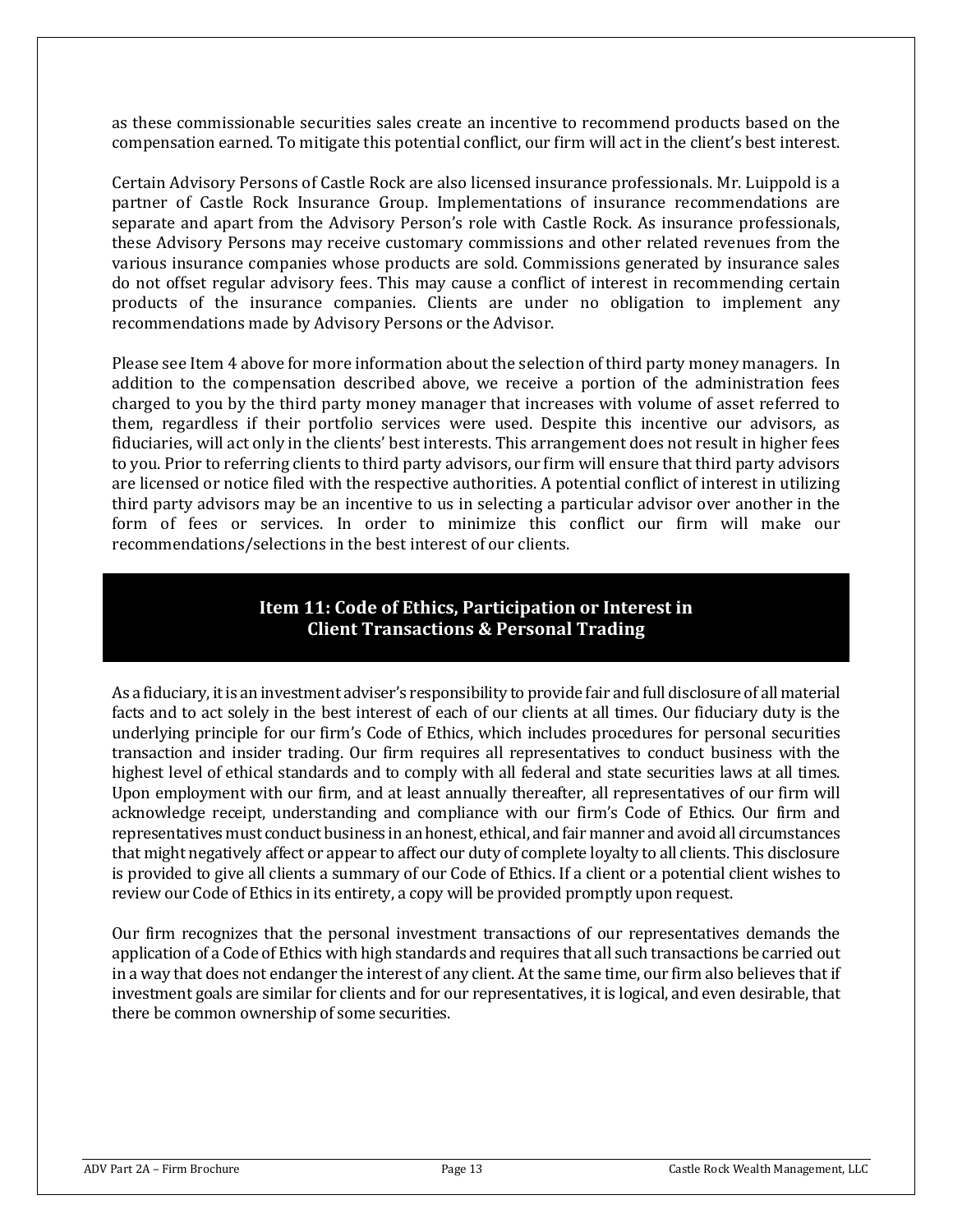In order to prevent conflicts of interest, our firm has established procedures for transactions effected by our representatives for their personal accounts[1.](#page-13-1) In order to monitor compliance with our personal trading policy, our firm has pre-clearance requirements and a quarterly securities transaction reporting system for all of our representatives.

Neither our firm nor a related person recommends, buys or sells for client accounts, securities in which our firm or a related person has a material financial interest without prior disclosure to the client.

Related persons of our firm may buy or sell securities and other investments that are also recommended to clients. In order to minimize this conflict of interest, our related persons will place client interests ahead of their own interests and adhere to our firm's Code of Ethics, a copy of which is available upon request.

Likewise, related persons of our firm buy or sell securities for themselves at or about the same time they buy or sell the same securities for client accounts. In order to minimize this conflict of interest, our related persons will place client interests ahead of their own interests and adhere to our firm's Code of Ethics, a copy of which is available upon request. Further, our related persons will refrain from buying or selling the same securities prior to buying or selling for our clients in the same day unless included in a block trade.

## **Item 12: Brokerage Practices**

### <span id="page-13-0"></span>**Selecting a Brokerage Firm**

Our firm does not maintain custody of client assets. Client assets must be maintained by a qualified custodian. Our firm seeks to recommend a custodian who will hold client assets and execute transactions on terms that are overall most advantageous when compared to other available providers and their services. The factors considered, among others, are these:

- Timeliness of execution
- Timeliness and accuracy of trade confirmations
- Research services provided
- Ability to provide investment ideas
- Execution facilitation services provided
- Record keeping services provided
- Custody services provided
- Frequency and correction of trading errors
- Ability to access a variety of market venues
- Expertise as it relates to specific securities
- Financial condition
- Business reputation
- Quality of services

<span id="page-13-1"></span><sup>&</sup>lt;sup>1</sup> For purposes of the policy, our associate's personal account generally includes any account (a) in the name of our associate, his/her spouse, his/her minor children or other dependents residing in the same household, (b) for which our associate is a trustee or executor, or (c) which our associate controls, including our client accounts which our associate controls and/or a member of his/her household has a direct or indirect beneficial interest in.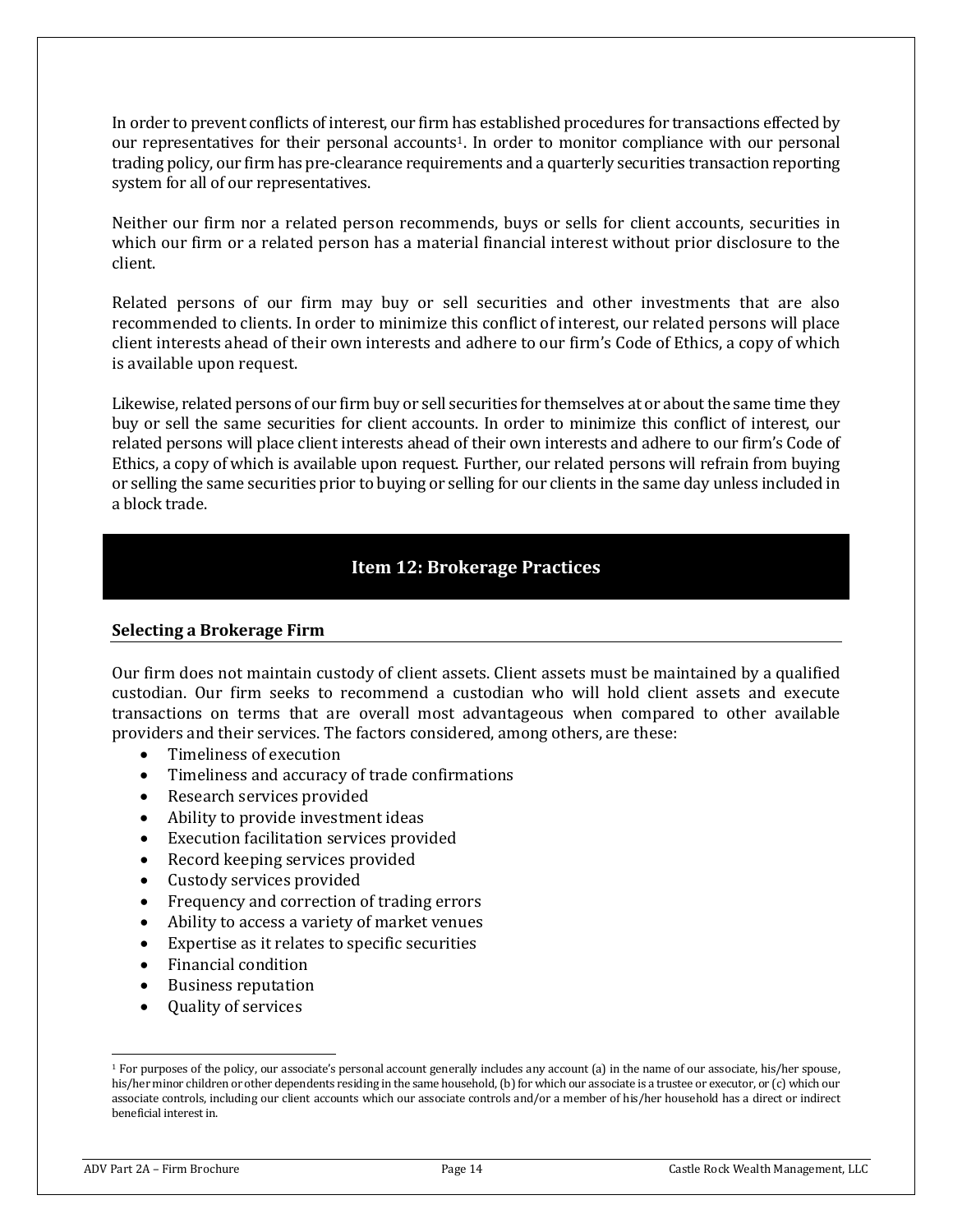With this in consideration, our firm has an arrangement with Charles Schwab & Co. Inc. and TD Ameritrade (collectively known as "Qualified Custodian(s)") members FINRA/SIPC. Qualified Custodians are independent [and unaffiliated] SEC-registered broker-dealers. Qualified Custodians offer services to independent investment advisers which includes custody of securities, trade execution, clearance and settlement of transactions. Qualified Custodians enable us to obtain many no-load mutual funds without transaction charges and other no-load funds at nominal transaction charges. Qualified Custodians do not charge client accounts separately for custodial services. Client accounts will be charged transaction fees, commissions or other fees on trades that are executed or settle into the client's custodial account. Transaction fees are negotiated with Qualified Custodians and are generally discounted from customary retail commission rates. This benefits clients because the overall fee paid is often lower than would be otherwise.

Qualified Custodians may make certain research and brokerage services available at no additional cost to our firm. Research products and services provided by Qualified Custodians may include: research reports on recommendations or other information about particular companies or industries; economic surveys, data and analyses; financial publications; portfolio evaluation services; financial database software and services; computerized news and pricing services; quotation equipment for use in running software used in investment decision-making; and other products or services that provide lawful and appropriate assistance by Qualified Custodians to our firm in the performance of our investment decision-making responsibilities. The aforementioned research and brokerage services qualify for the safe harbor exemption defined in Section 28(e) of the Securities Exchange Act of 1934.

Qualified Custodians do not make client brokerage commissions generated by client transactions available for our firm's use. The aforementioned research and brokerage services are used by our firm to manage accounts for which our firm has investment discretion. Without this arrangement, our firm might be compelled to purchase the same or similar services at our own expense.

As part of our fiduciary duty to our clients, our firm will endeavor at all times to put the interests of our clients first. Clients should be aware, however, that the receipt of economic benefits by our firm or our related persons creates a potential conflict of interest and may indirectly influence our firm's choice of Qualified Custodian as a custodial recommendation. Our firm examined this potential conflict of interest when our firm chose to recommend Qualified Custodian and have determined that the recommendation is in the best interest of our firm's clients and satisfies our fiduciary obligations, including our duty to seek best execution.

Our non-wrap fee clients may pay a transaction fee or commission to Qualified Custodians that is higher than another qualified broker dealer might charge to effect the same transaction where our firm determines in good faith that the commission is reasonable in relation to the value of the brokerage and research services provided to the client as a whole.

In seeking best execution, the determinative factor is not the lowest possible cost, but whether the transaction represents the best qualitative execution, taking into consideration the full range of a broker-dealer's services, including the value of research provided, execution capability, commission rates, and responsiveness. Although our firm will seek competitive rates, to the benefit of all clients, our firm may not necessarily obtain the lowest possible commission rates for specific client account transactions.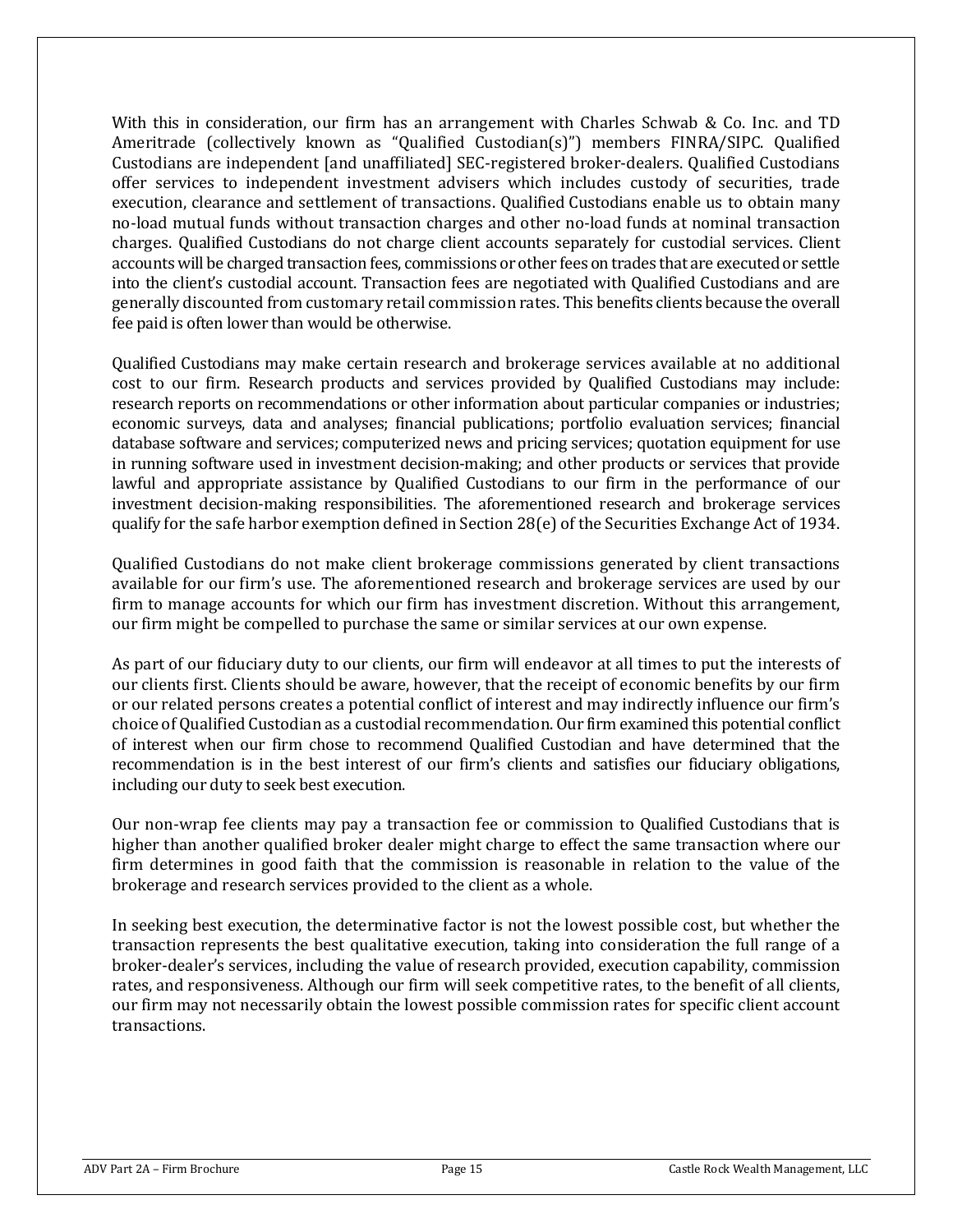#### **Schwab**

## **Custodian & Brokers Used**

Our firm does not maintain custody of client assets (although our firm may be deemed to have custody of client assets if give the authority to withdraw assets from client accounts. See *Item 15 Custody*, below). Client assets must be maintained in an account at a "qualified custodian," generally a broker-dealer or bank. Our firm recommends that clients use Charles Schwab & Co., Inc. ("Schwab"), a FINRA-registered broker-dealer, member SIPC, as the qualified custodian. Our firm is independently owned and operated, and not affiliated with Schwab. Schwab will hold client assets in a brokerage account and buy and sell securities when instructed. While our firm recommends that clients use Schwab as custodian/broker, clients will decide whether to do so and open an account with Schwab by entering into an account agreement directly with them. Our firm does not open the account.

## **Custody & Brokerage Costs**

Schwab generally does not charge a separate for custody services, but is compensated by charging commissions or other fees to clients on trades that are executed or that settle into the Schwab account. For some accounts, Schwab may charge your account a percentage of the dollar amount of assets in the account in lieu of commissions. Schwab's commission rates and/or asset-based fees applicable to client accounts were negotiated based on our firm's commitment to maintain a minimum threshold of assets statement equity in accounts at Schwab. This commitment benefits clients because the overall commission rates and/or asset-based fees paid are lower than they would be if our firm had not made the commitment. In addition to commissions or asset-based fees, Schwab charges a flat dollar amount as a "prime broker" or "trade away" fee for each trade that our firm has executed by a different broker-dealer but where the securities bought or the funds from the securities sold are deposited (settled) into a Schwab account. These fees are in addition to the commissions or other compensation paid to the executing broker-dealer. Because of this, in order to minimize client trading costs, our firm has Schwab execute most trades for the accounts.

### **Products & Services Available from Schwab**

Schwab Advisor Services (formerly called Schwab Institutional) is Schwab's business serving independent investment advisory firms like our firm. They provide our firm and clients with access to its institutional brokerage – trading, custody, reporting and related services – many of which are not typically available to Schwab retail customers. Schwab also makes available various support services. Some of those services help manage or administer our client accounts while others help manage and grow our business. Schwab's support services are generally available on an unsolicited basis (our firm does not have to request them) and at no charge to our firm. The availability of Schwab's products and services is not based on the provision of particular investment advice, such as purchasing particular securities for clients. Here is a more detailed description of Schwab's support services:

### **Services that Benefit Clients**

Schwab's institutional brokerage services include access to a broad range of investment products, execution of securities transactions, and custody of client assets. The investment products available through Schwab include some to which our firm might not otherwise have access or that would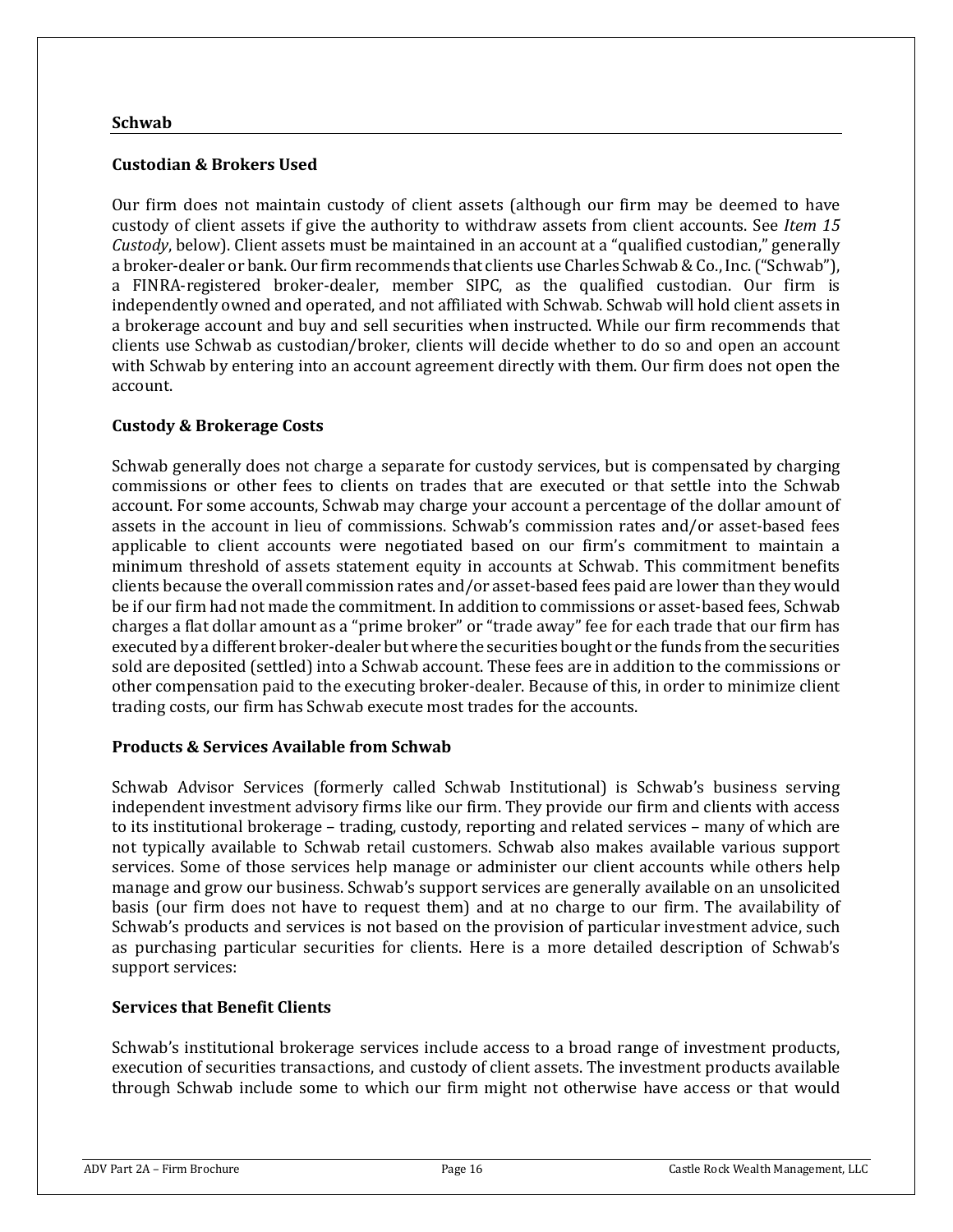require a significantly higher minimum initial investment by firm clients. Schwab's services described in this paragraph generally benefit clients and their accounts.

## **Services that May Not Directly Benefit Clients**

Schwab also makes available other products and services that benefit our firm but may not directly benefit clients or their accounts. These products and services assist in managing and administering our client accounts. They include investment research, both Schwab's and that of third parties. This research may be used to service all or some substantial number of client accounts, including accounts not maintained at Schwab. In addition to investment research, Schwab also makes available software and other technology that:

- provides access to client account data (such as duplicate trade confirmations and account statements);
- facilitates trade execution and allocate aggregated trade orders for multiple client accounts;
- provides pricing and other market data;
- facilitates payment of our fees from our clients' accounts; and
- assists with back-office functions, recordkeeping and client reporting.

## **Services that Generally Benefit Only Our Firm**

Schwab also offers other services intended to help manage and further develop our business enterprise. These services include:

- educational conferences and events
- technology, compliance, legal, and business consulting;
- publications and conferences on practice management and business succession; and
- access to employee benefits providers, human capital consultants and insurance providers.

Schwab may provide some of these services itself. In other cases, Schwab will arrange for third-party vendors to provide the services to our firm. Schwab may also discount or waive fees for some of these services or pay all or a part of a third party's fees. Schwab may also provide our firm with other benefits, such as occasional business entertainment for our personnel.

Irrespective of direct or indirect benefits to our client through Schwab, our firm strives to enhance the client experience, help clients reach their goals and put client interests before that of our firm or associated persons.

### **Our Interest in Schwab's Services.**

The availability of these services from Schwab benefits our firm because our firm does not have to produce or purchase them. Our firm does not have to pay for these services, and they are not contingent upon committing any specific amount of business to Schwab in trading commissions or assets in custody.

In light of our arrangements with Schwab, a conflict of interest exists as our firm may have incentive to require that clients maintain their accounts with Schwab based on our interest in receiving Schwab's services that benefit our firm rather than based on client interest in receiving the best value in custody services and the most favorable execution of transactions. As part of our fiduciary duty to our clients, our firm will endeavor at all times to put the interests of our clients first. Clients should be aware, however, that the receipt of economic benefits by our firm or our related persons creates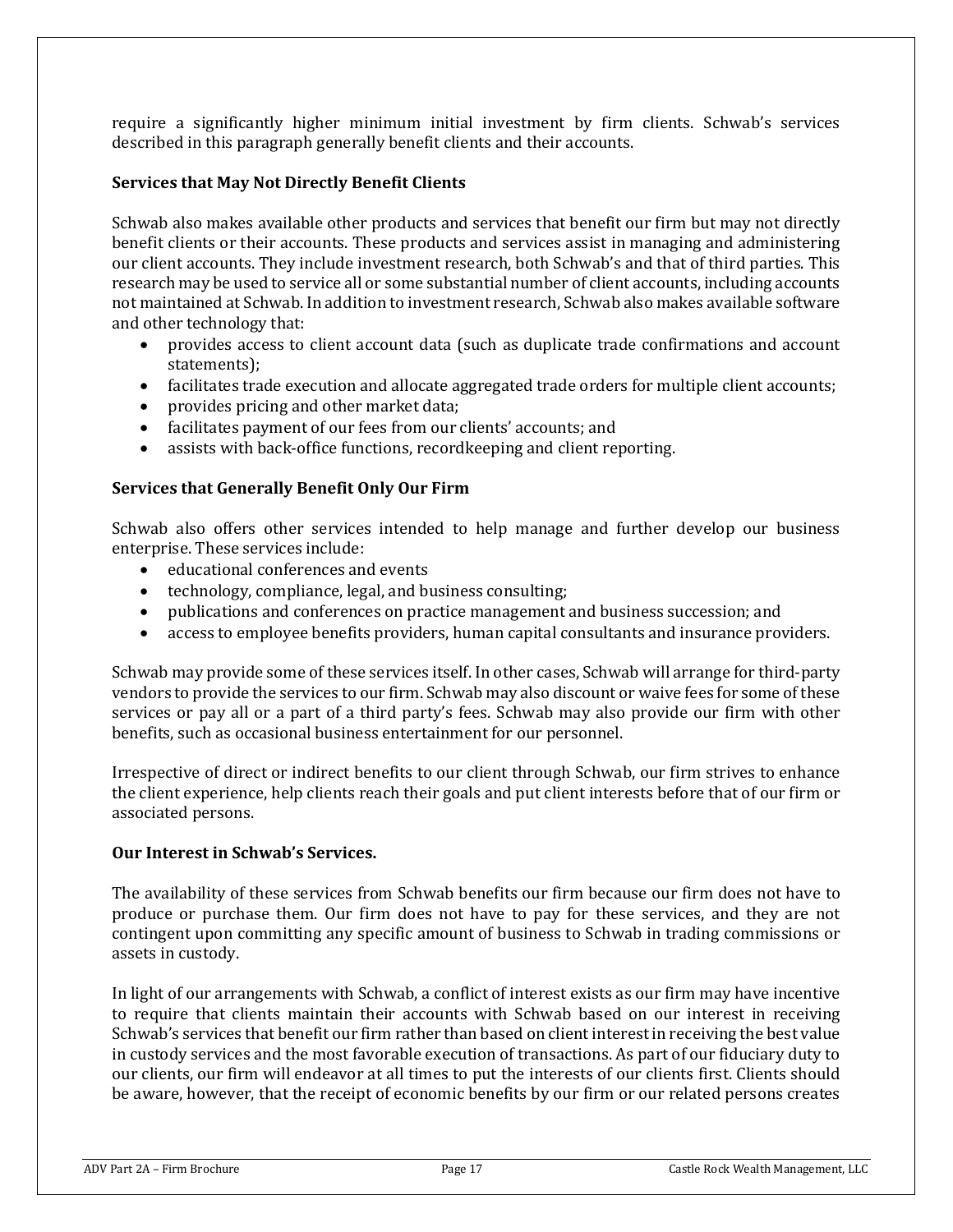a potential conflict of interest and may indirectly influence our firm's choice of Schwab as a custodial recommendation. Our firm examined this potential conflict of interest when our firm chose to recommend Schwab and have determined that the recommendation is in the best interest of our firm's clients and satisfies our fiduciary obligations, including our duty to seek best execution.

In seeking best execution, the determinative factor is not the lowest possible cost, but whether the transaction represents the best qualitative execution, taking into consideration the full range of a broker-dealer's services, including the value of research provided, execution capability, commission rates, and responsiveness. Although our firm will seek competitive rates, to the benefit of all clients, our firm may not necessarily obtain the lowest possible commission rates for specific client account transactions. Our firm believes that the selection of Schwab as a custodian and broker is the best interest of our clients. It is primarily supported by the scope, quality and price of Schwab's services, and not Schwab's services that only benefit our firm.

### **Soft Dollars**

Our firm does not receive soft dollars in excess of what is allowed by Section 28(e) of the Securities Exchange Act of 1934. The safe harbor research products and services obtained by our firm will generally be used to service all of our clients but not necessarily all at any one particular time.

### **Client Brokerage Commissions**

Qualified Custodians do not make client brokerage commissions generated by client transactions available for our firm's use.

## **Client Transactions in Return for Soft Dollars**

Our firm does not direct client transactions to a particular broker-dealer in return for soft dollar benefits.

### **Brokerage for Client Referrals**

Our firm does not receive brokerage for client referrals.

### **Directed Brokerage**

In certain instances, clients may seek to limit or restrict our discretionary authority in making the determination of the brokers with whom orders for the purchase or sale of securities are placed for execution, and the commission rates at which such securities transactions are effected. Clients may seek to limit our authority in this area by directing that transactions (or some specified percentage of transactions) be executed through specified brokers in return for portfolio evaluation or other services deemed by the client to be of value. Any such client direction must be in writing (often through our advisory agreement), and may contain a representation from the client that the arrangement is permissible under its governing laws and documents, if this is relevant.

Our firm provides appropriate disclosure in writing to clients who direct trades to particular brokers, that with respect to their directed trades, they will be treated as if they have retained the investment discretion that our firm otherwise would have in selecting brokers to effect transactions and in negotiating commissions and that such direction may adversely affect our ability to obtain best price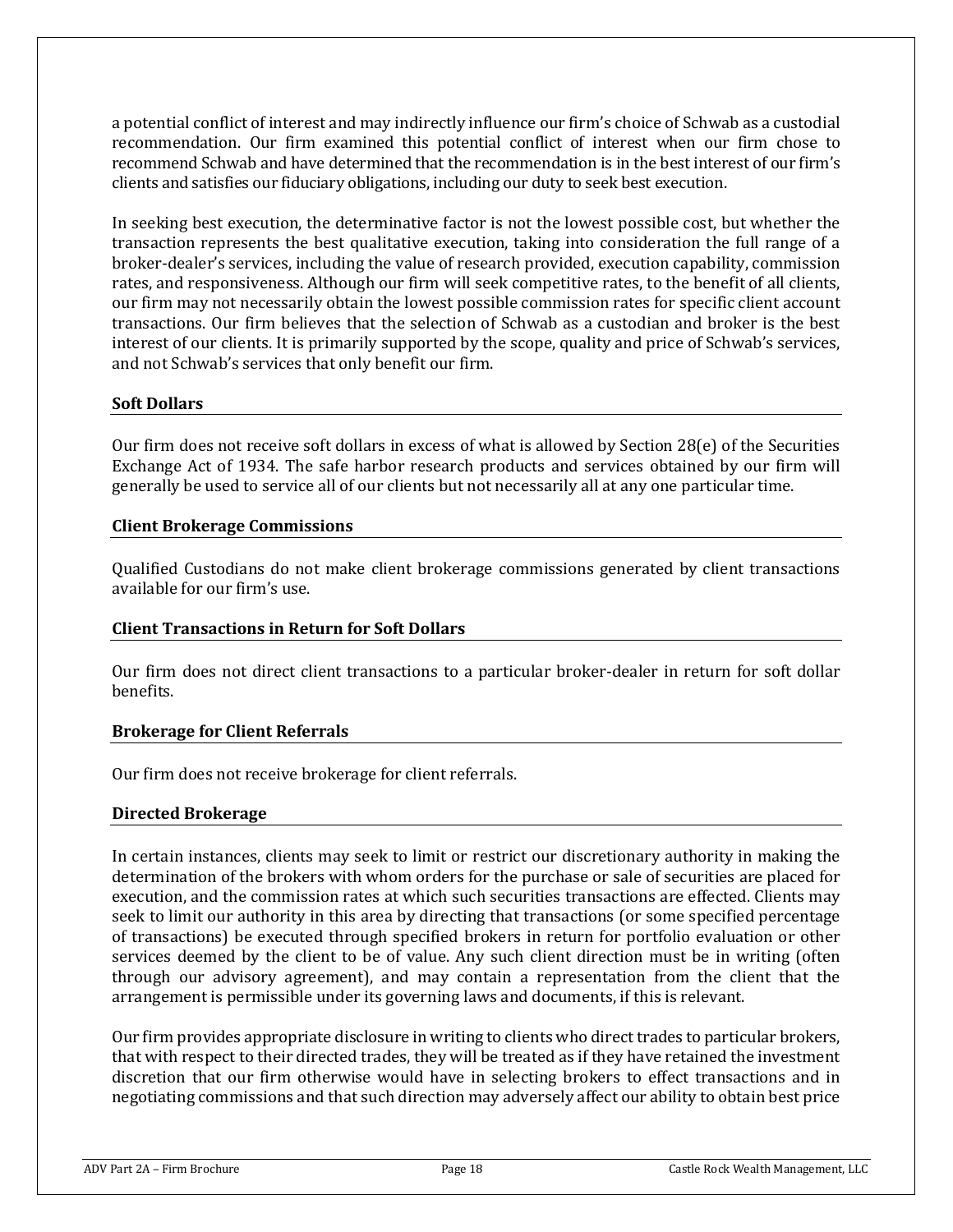and execution. In addition, our firm will inform clients in writing that the trade orders may not be aggregated with other clients' orders and that direction of brokerage may hinder best execution.

### **Special Considerations for ERISA Clients**

A retirement or ERISA plan client may direct all or part of portfolio transactions for its account through a specific broker or dealer in order to obtain goods or services on behalf of the plan. Such direction is permitted provided that the goods and services provided are reasonable expenses of the plan incurred in the ordinary course of its business for which it otherwise would be obligated and empowered to pay. ERISA prohibits directed brokerage arrangements when the goods or services purchased are not for the exclusive benefit of the plan. Consequently, our firm will request that plan sponsors who direct plan brokerage provide us with a letter documenting that this arrangement will be for the exclusive benefit of the plan.

## **Client-Directed Brokerage**

Our firm allows clients to direct brokerage outside our recommendation. Our firm may be unable to achieve the most favorable execution of client transactions. Client directed brokerage may cost clients more money. For example, in a directed brokerage account, clients may pay higher brokerage commissions because our firm may not be able to aggregate orders to reduce transaction costs, or clients may receive less favorable prices.

### **Aggregation of Purchase or Sale**

Our firm provides investment management services for various clients. There are occasions on which portfolio transactions may be executed as part of concurrent authorizations to purchase or sell the same security for numerous accounts served by our firm, which involve accounts with similar investment objectives. Although such concurrent authorizations potentially could be either advantageous or disadvantageous to any one or more particular accounts, they are affected only when our firm believes that to do so will be in the best interest of the effected accounts. When such concurrent authorizations occur, the objective is to allocate the executions in a manner which is deemed equitable to the accounts involved. In any given situation, our firm attempts to allocate trade executions in the most equitable manner possible, taking into consideration client objectives, current asset allocation and availability of funds using price averaging, proration and consistently non-arbitrary methods of allocation.

## **Item 13: Review of Accounts or Financial Plans**

<span id="page-18-0"></span>Our management personnel or financial advisors review accounts on at least an annual basis for our Comprehensive Portfolio Management and Third Party Money Manager clients. The nature of these reviews is to learn whether client accounts are in line with their investment objectives, appropriately positioned based on market conditions, and investment policies, if applicable. Our firm does not provide written reports to clients, unless asked to do so. Verbal reports to clients take place on at least an annual basis when our Comprehensive Portfolio Management and Third Party Money Manager clients are contacted.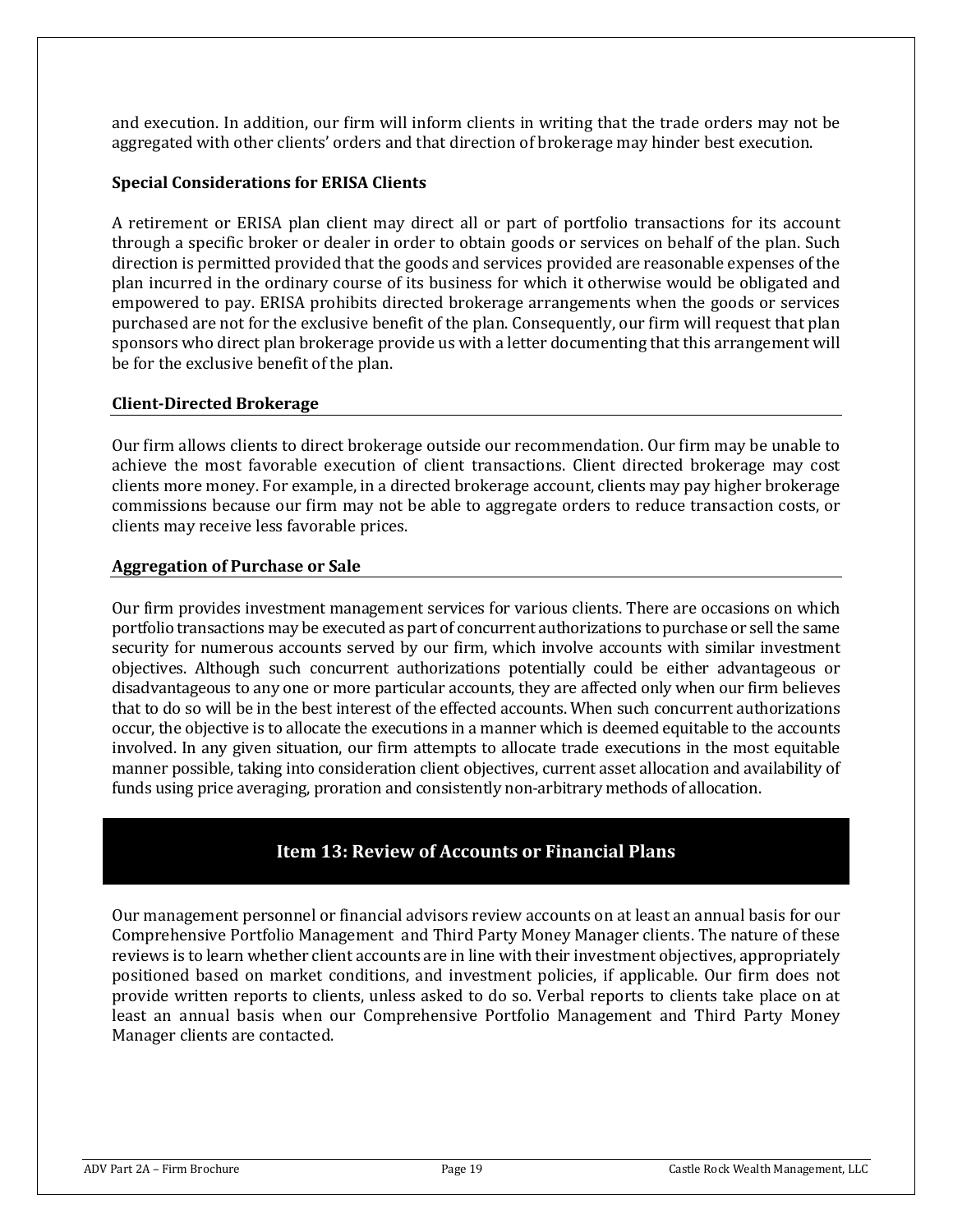Our firm may review client accounts more frequently than described above. Among the factors which may trigger an off-cycle review are major market or economic events, the client's life events, requests by the client, etc.

Financial Planning clients do not receive reviews of their written plans unless they take action to schedule a financial consultation with us. Our firm does not provide ongoing services to financial planning clients, but are willing to meet with such clients upon their request to discuss updates to their plans, changes in their circumstances, etc. Financial Planning clients do not receive written or verbal updated reports regarding their financial plans unless they separately engage our firm for a post-financial plan meeting or update to their initial written financial plan.

## **Item 14: Client Referrals & Other Compensation**

## <span id="page-19-0"></span>**TD Ameritrade Institutional**

Our firm may recommend TD Ameritrade to clients for custody and brokerage services. There is no direct link between our firm's participation in the program and the investment advice given to clients, although we receive economic benefits through our participation in the program that are typically not available to TD Ameritrade retail investors. These benefits include the following products and services (provided without cost or at a discount): receipt of duplicate client statements and confirmations; research related products and tools; consulting services; access to a trading desk serving our firm's participants; access to block trading (which provides the ability to aggregate securities transactions for execution and then allocate the appropriate shares to client accounts); the ability to have advisory fees deducted directly from client accounts; access to an electronic communications network for client order entry and account information; access to mutual funds with no transaction fees and to certain institutional money managers; and discounts on compliance, marketing, research, technology, and practice management products or services provided to us by third party vendors. TD Ameritrade may also have paid for business consulting and professional services received by our firm's related persons. Some of the products and services made available by TD Ameritrade through the program may benefit our firm but may not benefit our client accounts. These products or services may assist us in managing and administering client accounts, including accounts not maintained at TD Ameritrade. Other services made available by TD Ameritrade are intended to help us manage and further develop our business enterprise. The benefits received by our firm or our personnel through participation in the program do not depend on the amount of brokerage transactions directed to TD Ameritrade. As part of our fiduciary duties to our clients, we endeavor at all times to put the interests of our clients first. Clients should be aware, however, that the receipt of economic benefits by our firm or our related persons in and of itself creates a potential conflict of interest and may indirectly influence our firm's choice of TD Ameritrade for custody and brokerage services.

## **Charles Schwab & Co. Inc.**

Our firm receives economic benefit from Schwab in the form of the support products and services made available to our firm and other independent investment advisors that have their clients maintain accounts at Schwab. These products and services, how they benefit our firm, and the related conflicts of interest are described above *(see Item 12 – Brokerage Practices)*. The availability of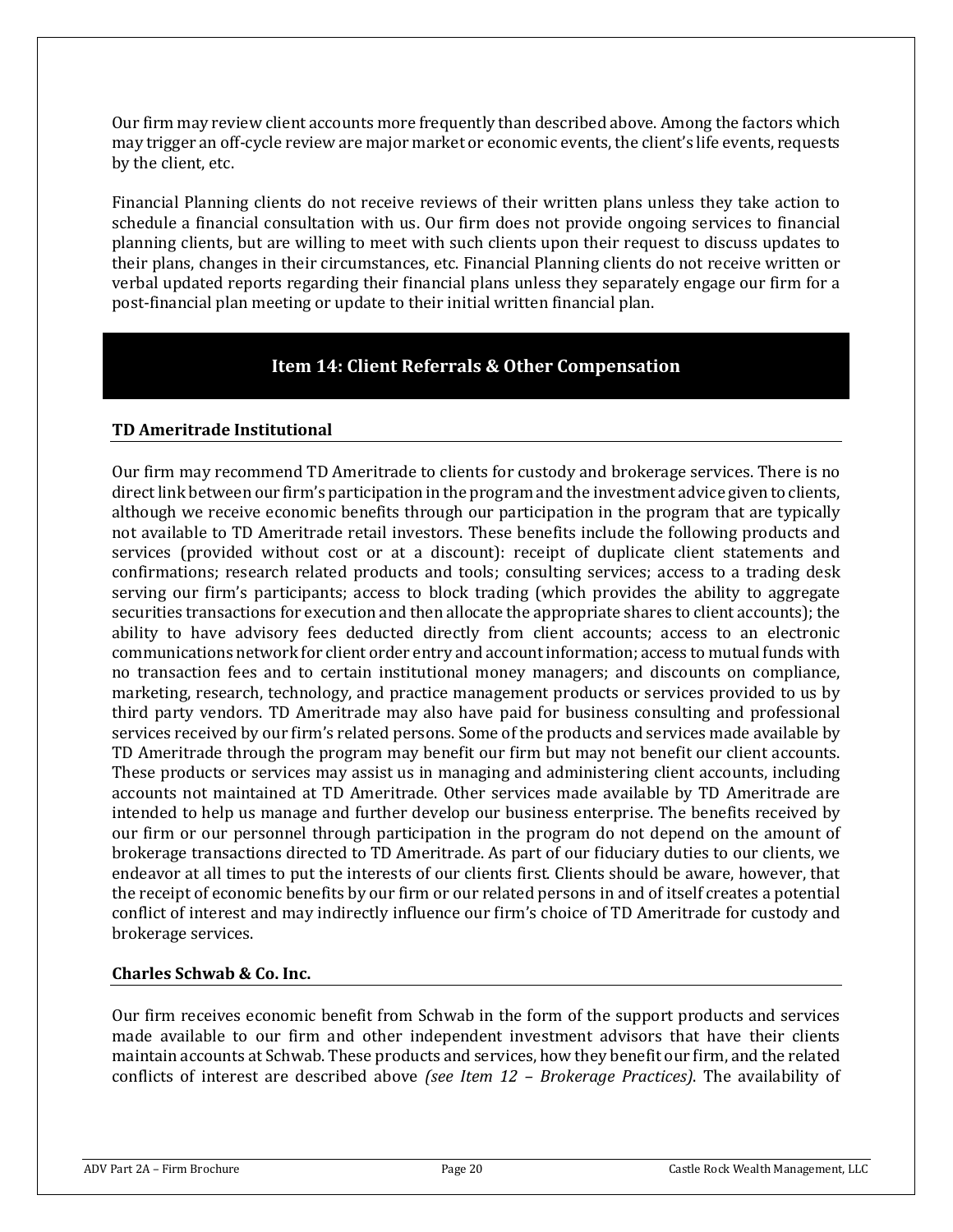Schwab's products and services is not based on our firm giving particular investment advice, such as buying particular securities for our clients.

## **Referral Fees**

Our firm pays referral fees (non-commission based) to independent solicitors (non-registered representatives) for the referral of their clients to our firm in accordance with Rule 206 (4)-3 of the Investment Advisers Act of 1940. Such referral fee represents a share of our investment advisory fee charged to our clients. This arrangement will not result in higher costs to the referred client. In this regard, our firm maintains Solicitors Agreements in compliance with Rule 206 (4)-3 of the Investment Advisers Act of 1940 and applicable state and federal laws. All clients referred by Solicitors to our firm will be given full written disclosure describing the terms and fee arrangements between our firm and Solicitor(s). In cases where state law requires licensure of solicitors, our firm ensures that no solicitation fees are paid unless the solicitor is registered as an investment adviser representative of our firm. If our firm is paying solicitation fees to another registered investment adviser, the licensure of individuals is the other firm's responsibility.

## **Item 15: Custody**

<span id="page-20-0"></span>Our firm does not have custody of client funds or securities. All of our clients receive account statements directly from their qualified custodians at least quarterly upon opening of an account. If our firm decides to also send account statements to clients, such notice and account statements include a legend that recommends that the client compare the account statements received from the qualified custodian with those received from our firm. Clients are encouraged to raise any questions with us about the custody, safety or security of their assets and our custodial recommendations.

The SEC issued a no-action letter ("Letter") with respect to the Rule 206(4)-2 ("Custody Rule") under the Investment Advisers Act of 1940 ("Advisers Act"). The letter provided guidance on the Custody Rule as well as clarified that an adviser who has the power to disburse client funds to a third party under a standing letter of instruction ("SLOA") is deemed to have custody. As such, our firm has adopted the following safeguards in conjunction with our custodian:

- The client provides an instruction to the qualified custodian, in writing, that includes the client's signature, the third party's name, and either the third party's address or the third party's account number at a custodian to which the transfer should be directed.
- The client authorizes the investment adviser, in writing, either on the qualified custodian's form or separately, to direct transfers to the third party either on a specified schedule or from time to time.
- The client's qualified custodian performs appropriate verification of the instruction, such as a signature review or other method to verify the client's authorization, and provides a transfer of funds notice to the client promptly after each transfer.
- The client has the ability to terminate or change the instruction to the client's qualified custodian.
- The investment adviser has no authority or ability to designate or change the identity of the third party, the address, or any other information about the third party contained in the client's instruction.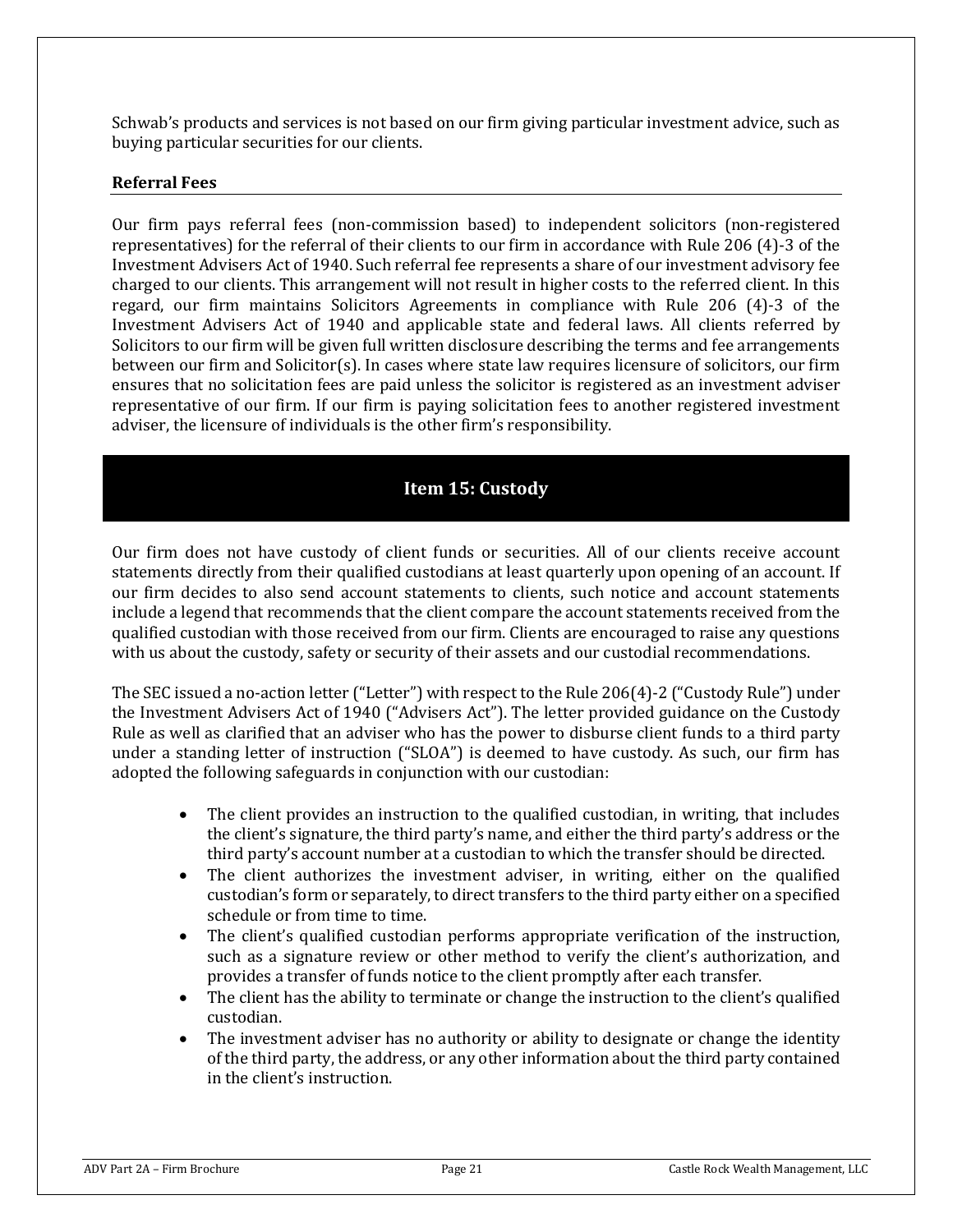- The investment adviser maintains records showing that the third party is not a related party of the investment adviser or located at the same address as the investment adviser.
- The client's qualified custodian sends the client, in writing, an initial notice confirming the instruction and an annual notice reconfirming the instruction.

## **Item 16: Investment Discretion**

<span id="page-21-0"></span>Clients have the option of providing our firm with investment discretion on their behalf, pursuant to an executed investment advisory client agreement. By granting investment discretion, our firm is authorized to execute securities transactions, determine which securities are bought and sold, and the total amount to be bought and sold. Limitations may be imposed by the client in the form of specific constraints on any of these areas of discretion with our firm's written acknowledgement.

## **Item 17: Voting Client Securities**

<span id="page-21-1"></span>Our firm does not accept the proxy authority to vote client securities. Clients will receive proxies or other solicitations directly from their custodian or a transfer agent. In the event that proxies are sent to our firm, our firm will forward them to the appropriate client and ask the party who sent them to mail them directly to the client in the future. Clients may call, write or email us to discuss questions they may have about particular proxy votes or other solicitations.

## **Item 18: Financial Information**

### <span id="page-21-2"></span>**Inclusion of a Balance Sheet**

Our firm does not require nor is prepayment solicited for more than \$1,200 in fees per client, 6 months or more in advance. Therefore, our firm has not included a balance sheet for our most recent fiscal year.

### **Disclosure of Financial Condition**

Our firm has received financial assistance through the U.S. Small Business Administration's ("SBA") Economic Injury Loan ("EIL") program. The EIL program is intended to support small businesses in response to the COVID-19 pandemic by providing low-interest loans and granting a \$10,000 grant for business essential purposes. Although our firm has directly received funding from an outside entity, clients are not obligated to partner with any SBA lenders nor is our firm directly affiliated with the SBA outside of this unique situation. In addition, the funding is meant to provide relief to our firm's current operations and are not intended for soliciting business.

### **Bankruptcy Petition**